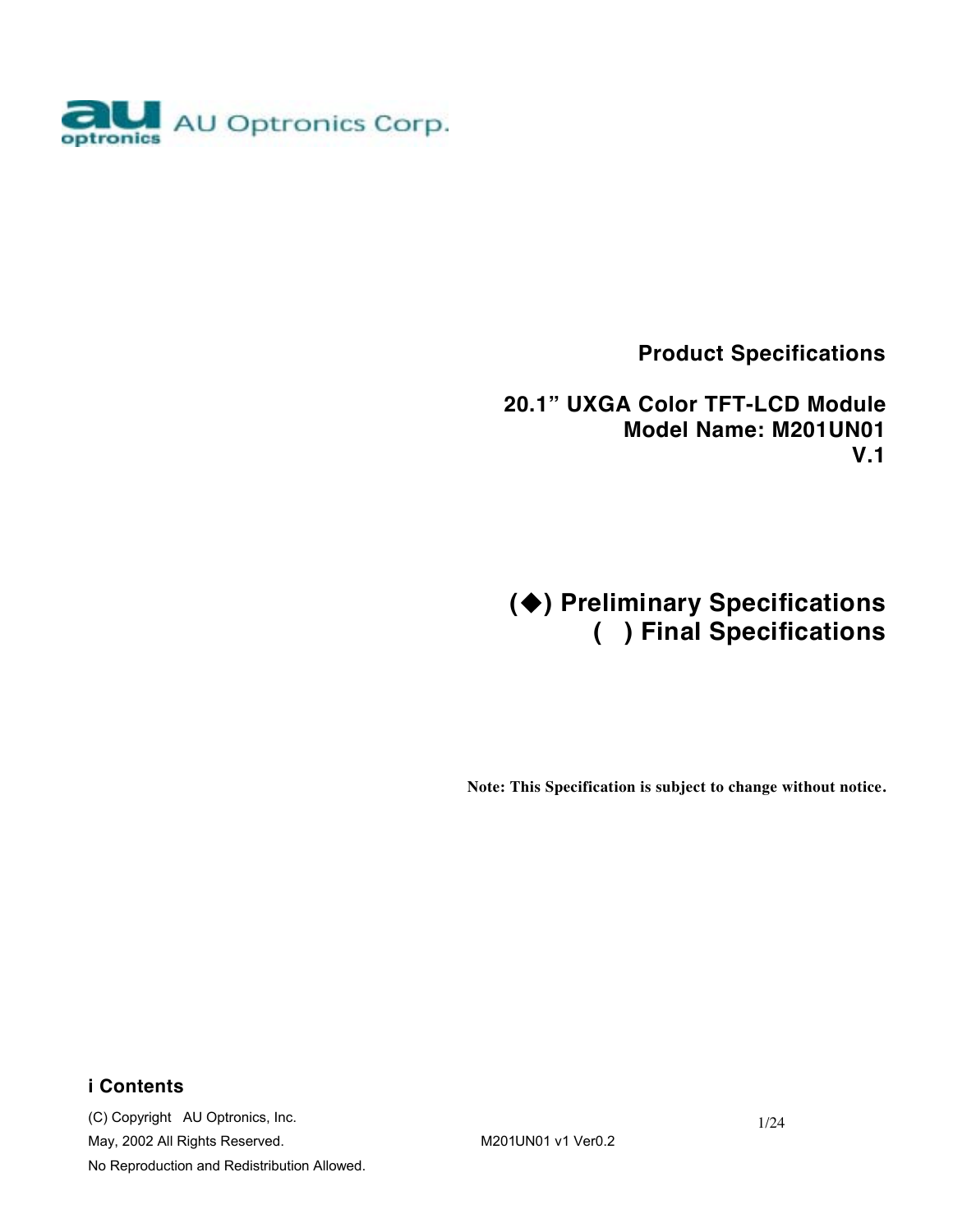### **ii Record of Revision**

### **1.0 Handling Precautions**

### **2.0 General Description**

- 2.1 Display Characteristics
	- 2.2 Functional Block Diagram
	- 2.3 Optical Characteristics
	- 2.4 Pixel format image

### **3.0 Electrical characteristics**

- 3.1 Absolute Maximum Ratings
- 3.2 Connectors
- 3.3 Signal Pin
- 3.4 Signal Description
- 3.5 Signal Electrical Characteristics
- 3.6 Interface Timing
	- 3.6.1 Timing Characteristics
	- 3.6.2 Timing Definition
- 3.7 Power Consumption
- 3.8 Power ON/OFF Sequence

### **4.0 Backlight Characteristics**

- 4.1 Signal for Lamp connector
- 4.2 Parameter guide line for CCFL Inverter

### **5.0 Vibration, shock and drop**

- 5.1 Vibration and shock
- 5.2 Drop test

### **6.0 Environment**

- 6.1 Temperature and humidity
	- 6.1.1 Operating conditions
		- 6.1.2 Shipping conditions
- 6.2 Atmospheric pressure
- 6.3 Thermal shock

### **7.0 Reliability**

- 7.1 Failure criteria
- 7.2 Failure rate
	- 7.2.1 Usage
		- 7.2.2 Components de-rating
- 7.3 CCFL life
- 7.4 ON/OFF cycle

#### **8.0 Safety**

- 8.1 Sharp edge requirement
- 8.2 Material
	- 8.2.1 Toxicity
	- 8.2.2 Flammability
- 8.3 Capacitors
- 8.4 Hazardous voltage

#### **9.0 Other requirements**

- 9.1 Smoke free design
- 9.2 National test lab requirement
- **10.0 Mechanical Characteristics**

## **ii Record of Revision**

(C) Copyright AU Optronics, Inc. May, 2002 All Rights Reserved. May, 2002 All Rights Reserved. No Reproduction and Redistribution Allowed.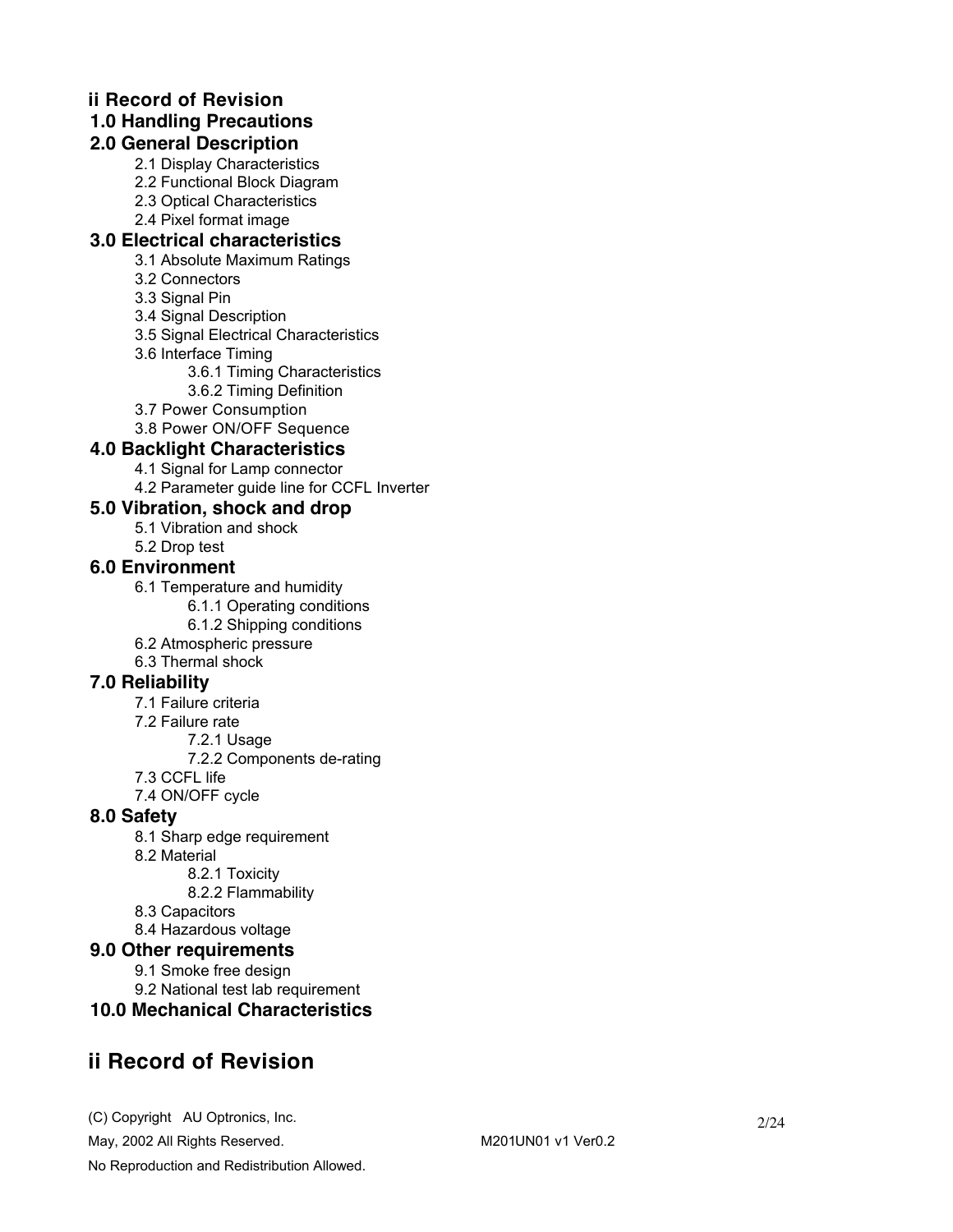| Version and Date Page |            | Old description                   | <b>New Description</b> | Remark |
|-----------------------|------------|-----------------------------------|------------------------|--------|
| v0.1 2002/02/05       | <b>AII</b> | <b>First Edition for Customer</b> | All                    |        |
| v0.2 2002/5/30        | 4.6        | Contrast: 450:1                   | Contrast: 500:1        |        |
|                       |            |                                   |                        |        |
|                       |            |                                   |                        |        |
|                       |            |                                   |                        |        |

### **1.0 Handling Precautions**

- 1) Since front polarizer is easily damaged, pay attention not to scratch it.
- 2) Be sure to turn off power supply when inserting or disconnecting from input connector.
- 3) Wipe off water drop immediately. Long contact with water may cause discoloration or spots.
- 4) When the panel surface is soiled, wipe it with absorbent cotton or other soft cloth.
- 5) Since the panel is made of glass, it may break or crack if dropped or bumped on hard surface.
- 6) Since CMOS LSI is used in this module, take care of static electricity and insure human earth when handling.
- 7) Do not open nor modify the Module Assembly.
- 8) Do not press the reflector sheet at the back of the module to any directions.
- 9) At the insertion or removal of the Signal Interface Connector, be sure not to rotate nor tilt the Interface Connector of the TFT-LCD module.
- 10) After installation of the TFT-LCD module into an enclosure (LCD monitor housing, for example), do not twist nor bend the TFT -LCD module even momentary. At designing the enclosure, it should be taken into consideration that no bending/twisting forces are applied to the TFT -LCD module from outside. Otherwise the TFT -LCD module may be damaged.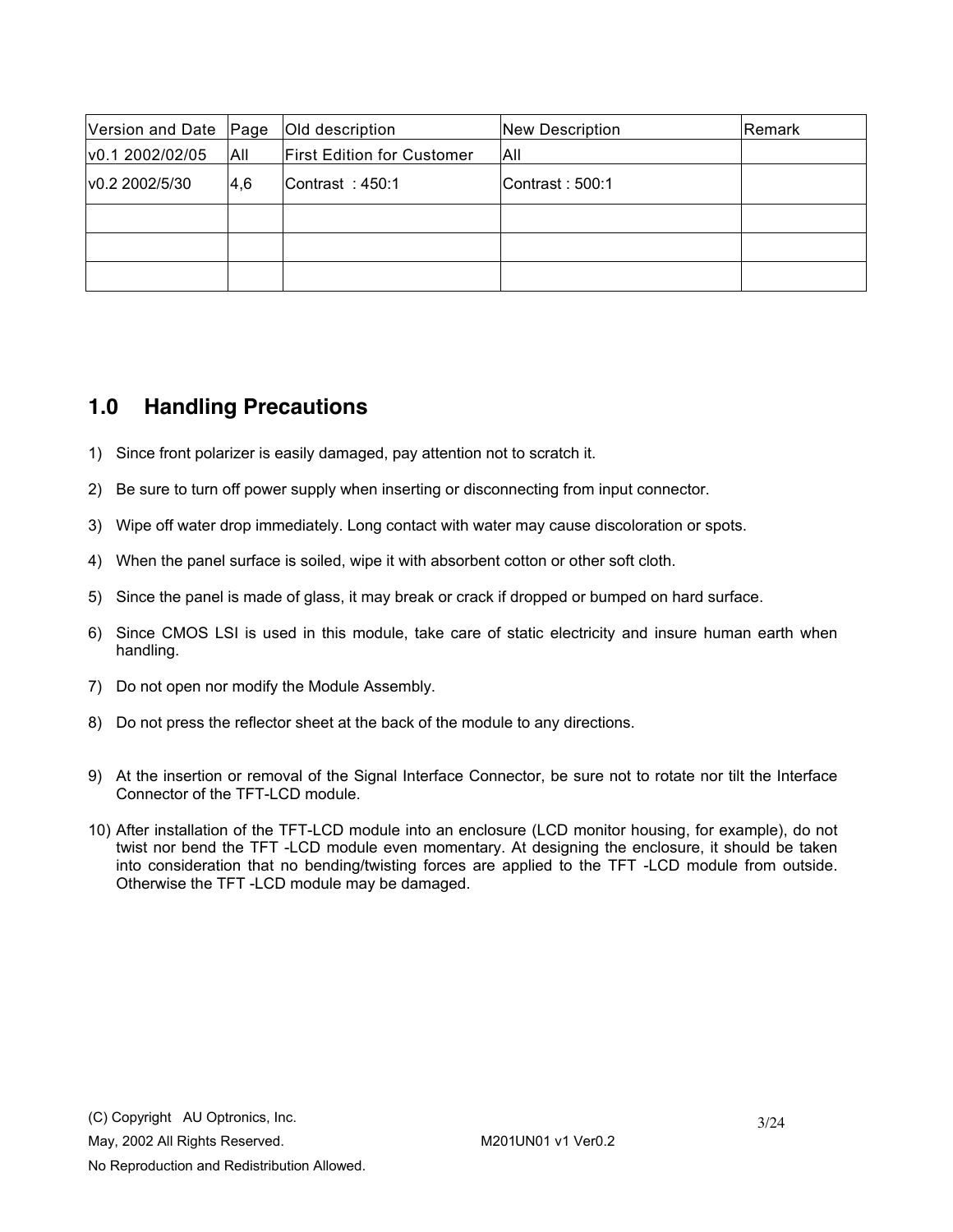# **2.0 General Description**

This specification applies to the 20.1 inch Color TFT-LCD Module M201UN01.

The display supports the UXGA (1600(H) x 1200(V)) screen format and 16.7M colors (RGB 8-bits data).

All input signals are 2 Channel LVDS interface compatible.

This module does not contain an inverter card for backlight.

### **2.1 Display Characteristics**

The following items are characteristics summary on the table under 25 ℃ condition:

| <b>ITEMS</b>                   | Unit                                | <b>SPECIFICATIONS</b>                       |
|--------------------------------|-------------------------------------|---------------------------------------------|
| Screen Diagonal                | [mm]                                | 510(20.1")                                  |
| <b>Active Area</b>             | [mm]                                | 408.0 (H) x 306.0 (V)                       |
| Pixels H x V                   |                                     | 1600(x3) x 1200                             |
| <b>Pixel Pitch</b>             | [mm]                                | 0.255 (per one triad) x 0.255               |
| <b>Pixel Arrangement</b>       |                                     | R.G.B. Vertical Stripe                      |
| Display Mode                   |                                     | Normally Black                              |
| White Luminance(Central point) | $\lceil$ cd/m <sup>2</sup> $\rceil$ | 250 cd/m <sup>2</sup> (Typ)                 |
| <b>Contrast Ratio</b>          |                                     | $500:1$ (Typ)                               |
| <b>Optical Response Time</b>   | [msec]                              | 25 (Typ)                                    |
| Nominal Input Voltage VDD      | [Volt]                              | $+5.0 V$                                    |
| <b>Power Consumption</b>       | [Watt]                              | 40W(typ.) (w/o Inverter, All black pattern) |
| (VDD line + CCFL line)         |                                     |                                             |
| Weight                         | [Grams]                             | 4000 (Typ)                                  |
| <b>Physical Size</b>           | [mm]                                | 454.8(W) x 346.8(H) x 24.3(D)               |
| Electrical Interface           |                                     | Even/Odd R/G/B data, 3 sync signal,         |
|                                |                                     | <b>Clock</b>                                |
| Support Color                  |                                     | 16.7M colors (RGB 8-bit data)               |
| Temperature Range              |                                     |                                             |
| Operating                      | [°C]                                | 0 to $+50$                                  |
| Storage (Shipping)             | [°C]                                | $-20$ to $+60$                              |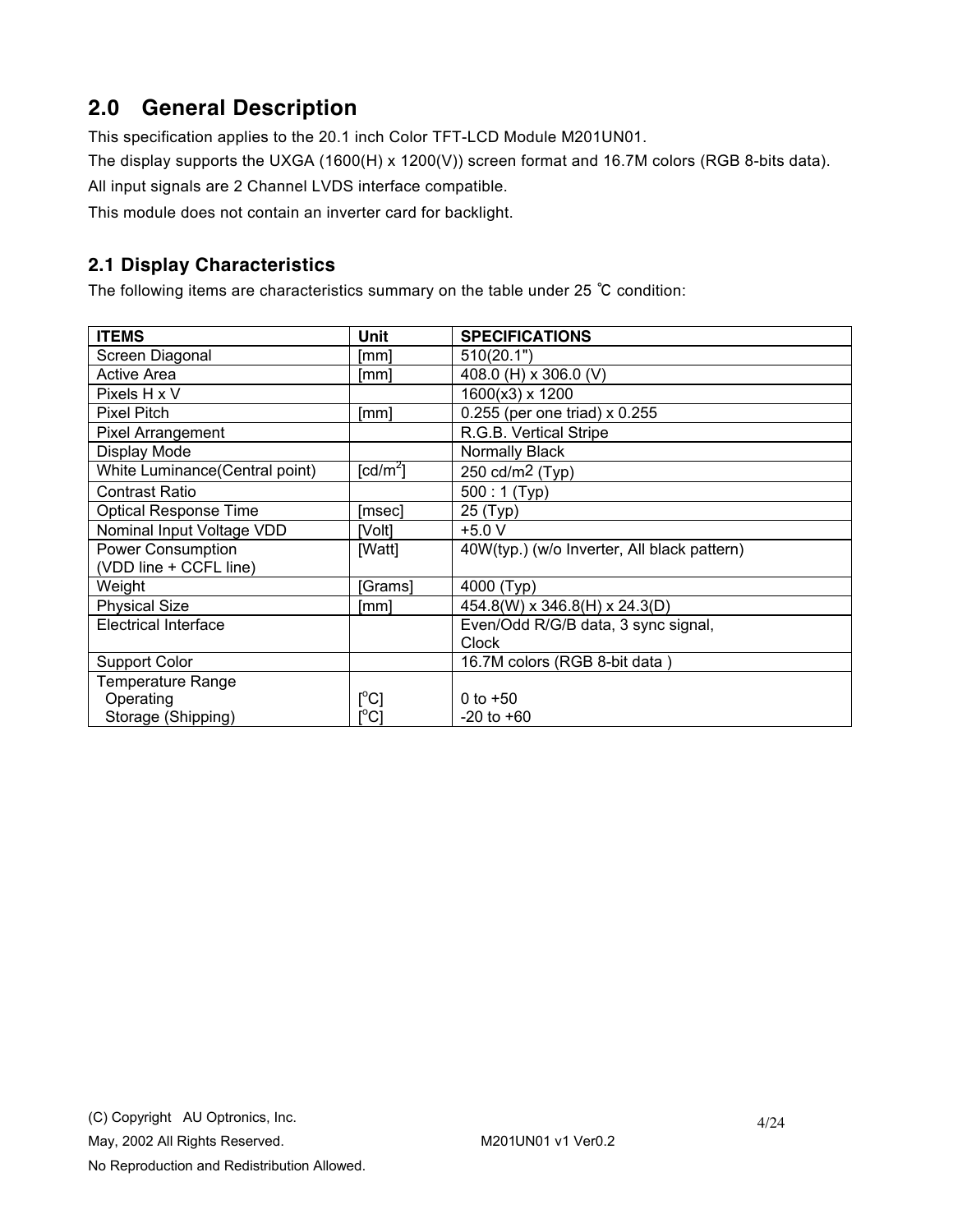### **2.2 Functional Block Diagram**

The following diagram shows the functional block of the 20.1-inch Color TFT-LCD Module:



**JAE FI-X30S-HF** JST BHSR-02VS-1<br>Mating Type: JAE FI-X30S-H Mating Type: SM02B-BH

**Mating Type: SM02B-BHSS-1-TB**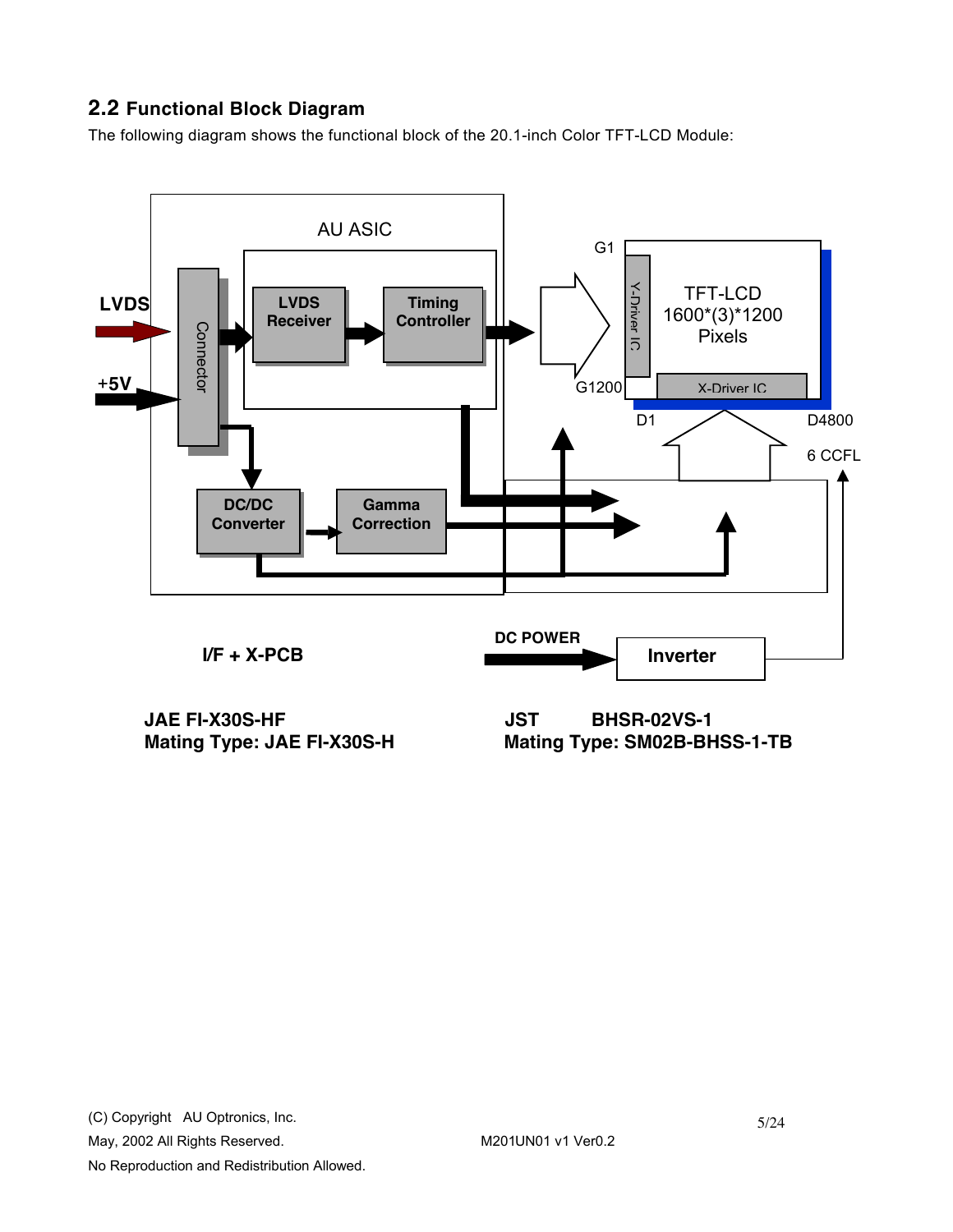### **2.3 Optical Characteristics**

The optical characteristics are measured under stable conditions at 25℃ (Room Temperature):

| <b>Item</b>                   | Unit                   | <b>Conditions</b>       | Min.       | Typ.       | Max. |
|-------------------------------|------------------------|-------------------------|------------|------------|------|
| Viewing Angle                 | [degree]               | Horizontal (Right)      | TBD        | 80         |      |
|                               | [degree]               | $CR = 10$<br>(Left)     |            | 80         |      |
|                               | [degree]               | Vertical<br>(Up)        | TBD        | 80         |      |
|                               | [degree]               | $CR = 10$<br>(Down)     |            | 80         |      |
| Contrast ratio                |                        | <b>Normal Direction</b> | <b>TBD</b> | 500        |      |
| Response Time (Note 1)        | [msec]                 | <b>Raising Time</b>     |            | <b>TBD</b> |      |
|                               | [msec]                 | <b>Falling Time</b>     | -          | <b>TBD</b> |      |
|                               | [msec]                 | Raising + Falling       |            | 25         | TBD  |
| Color / Chromaticity          |                        | Red x                   |            |            |      |
| Coordinates (CIE)             |                        | Red y                   |            |            |      |
|                               |                        | Green x                 |            |            |      |
|                               |                        | Green y                 |            |            |      |
|                               |                        | Blue x                  |            |            |      |
|                               |                        | Blue y                  |            |            |      |
| Color Coordinates (CIE) White |                        | White x                 |            | 0.313      |      |
|                               |                        | White y                 |            | 0.329      |      |
| White Luminance at CCFL 7.0mA | $\lceil cd/m^2 \rceil$ |                         | 200        | 250        |      |
| (central point) (Note 2)      |                        |                         |            |            |      |
| Luminance Uniformity (Note 3) | [%]                    |                         | 75         | 80         |      |
| Crosstalk (in 60Hz)           | [%]                    |                         |            |            | 1.5  |

Note 1: Definition of Response time:

The output signals of photodetector are measured when the input signals are changed from " Black" to " White" (falling time), and from "White" to " Black" (rising time), respectively. The response time is interval between the 10% and 90% of amplitudes. Refer to figure as below.

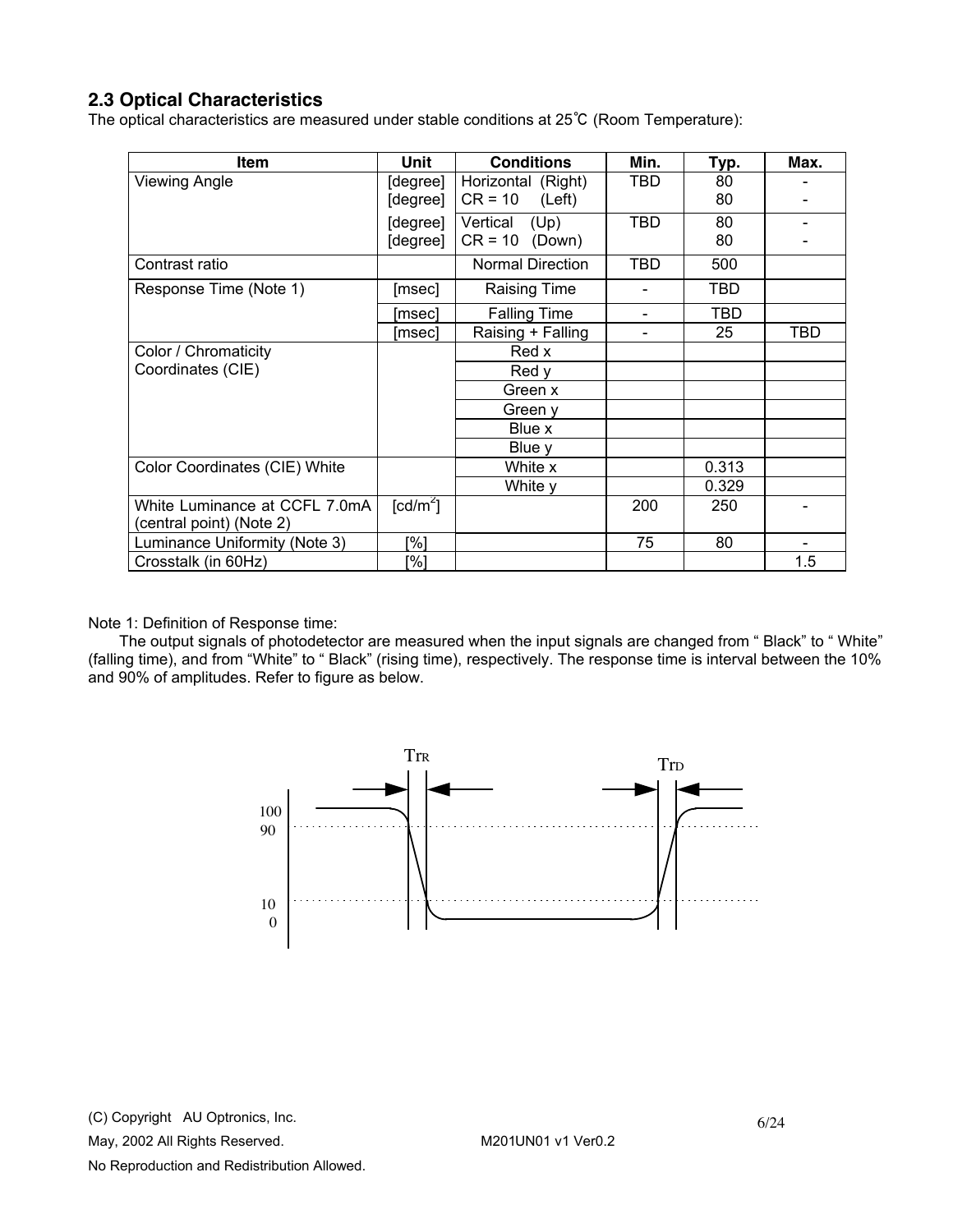Note 2: White Luminance at CCFL 7.0mA (central point 1)



Note 3: Brightness uniformity of these 9 points is defined as below:



No Reproduction and Redistribution Allowed.

7/24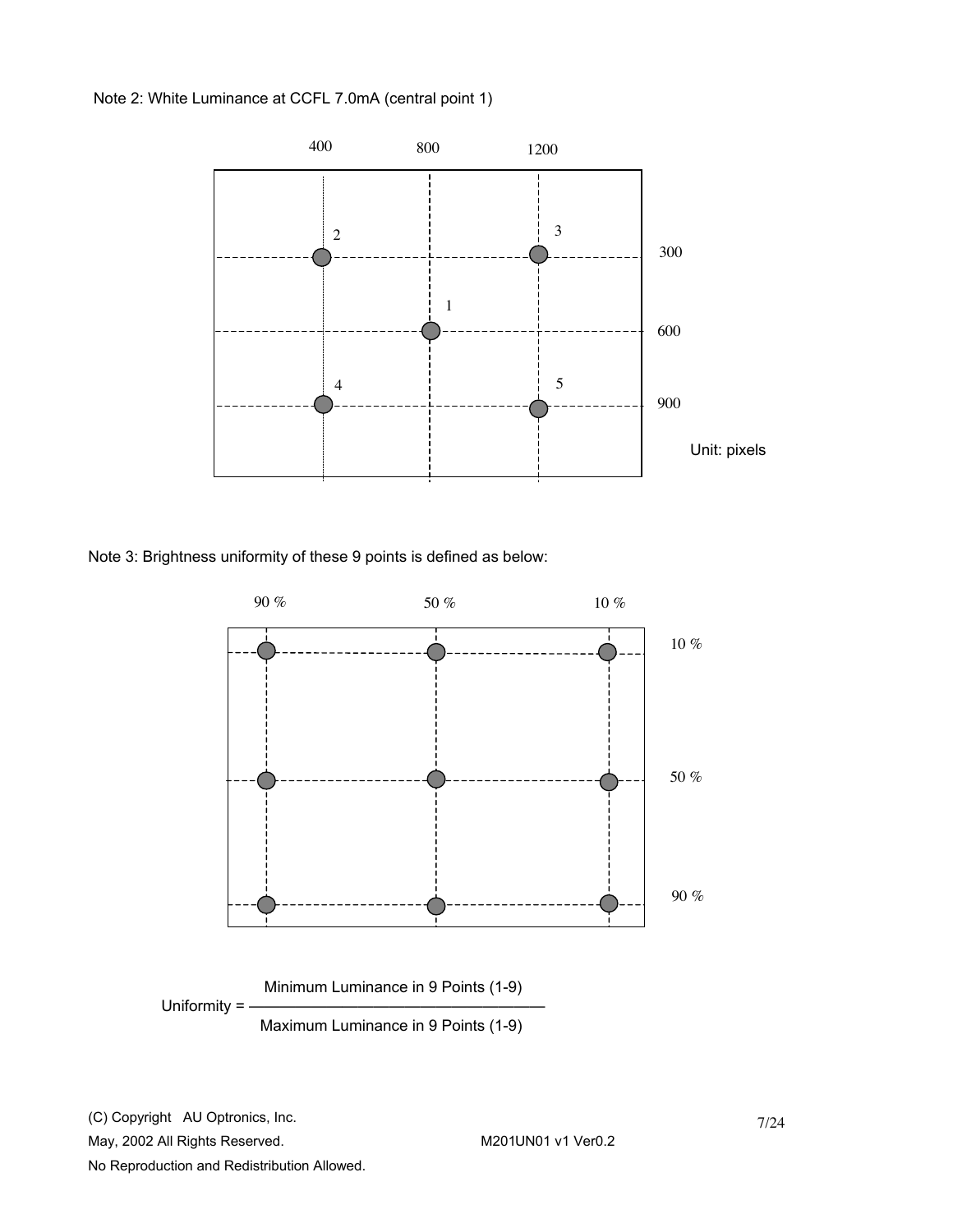Note 3: TCO '99 Certification Requirements and test methods for environmental labeling of Display Report No. 2 defines Luminance uniformity as below:

((Lmax,+30deg. / Lmin,+30deg.) + (Lmax,-30deg. / Lmin,-30deg.)) / 2

This panel is compatible with TCO99 approbation in luminance uniformity <1.7, luminance contrast >0.5

Note 4:



Unit: percentage of dimension of display area

 $l L_A-L_{A'}$  l /  $L_A$  x 100%= 1.5% max.,  $L_A$  and  $L_B$  are brightness at location A and B  $l L_B-L_B$ '  $l / L_B$  x 100%= 1.5% max.,  $L_{A'}$  and  $L_{B'}$  are brightness at location A' and B'

#### Note 5: Pixel format image

Following figure shows the relationship of the input signals and LCD pixel format.



(C) Copyright AU Optronics, Inc.

May, 2002 All Rights Reserved. May, 2002 All Rights Reserved.

No Reproduction and Redistribution Allowed.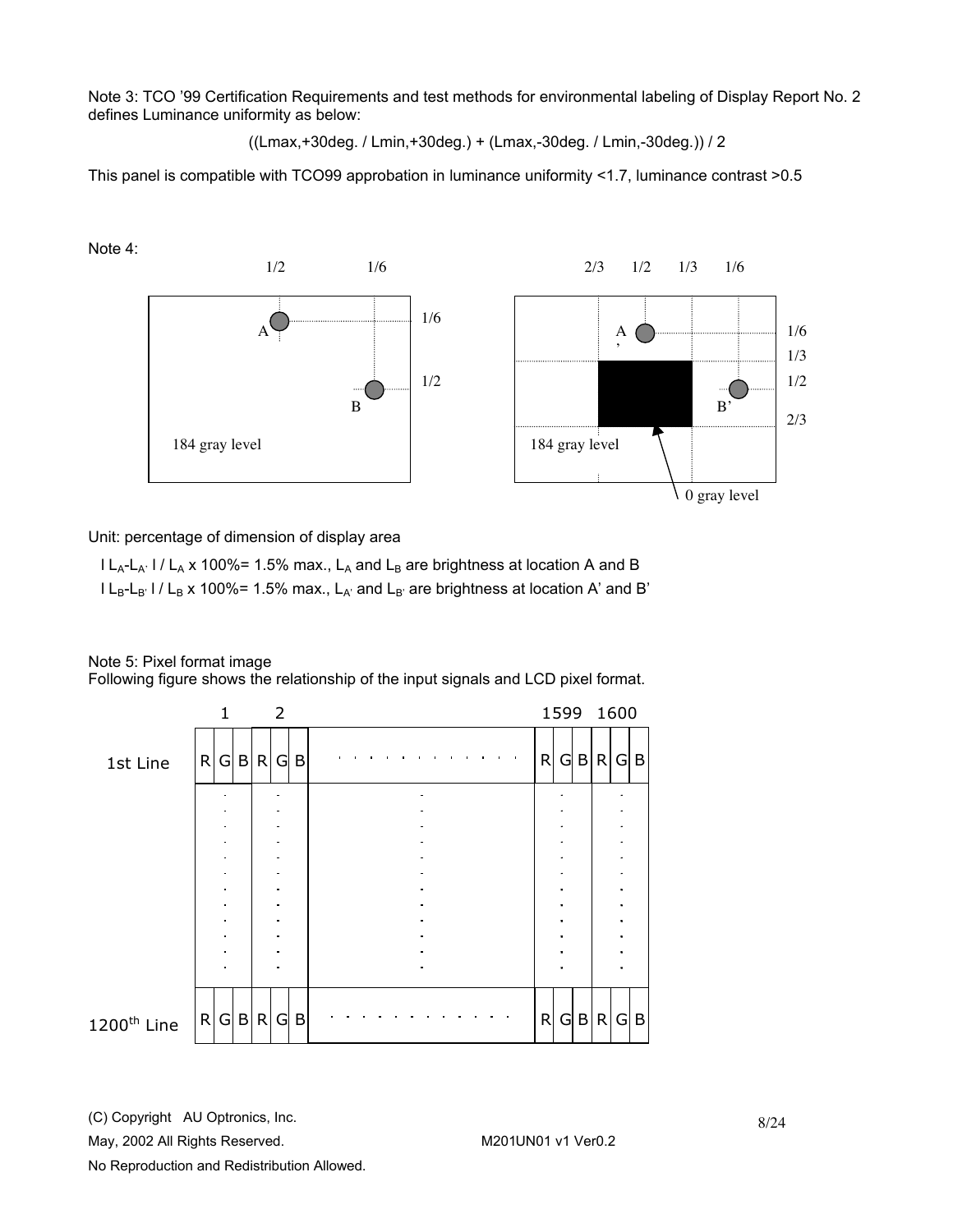# **3.0 Electrical characteristics**

### **3.1 Absolute Maximum Ratings**

Absolute maximum ratings of the module is as following:

| <b>Item</b>                  | Symbol         | Min      | <b>Max</b> | Unit                      | <b>Conditions</b> |
|------------------------------|----------------|----------|------------|---------------------------|-------------------|
| Logic/LCD Drive Voltage      | <b>VIN</b>     | $-0.3$   | $+5.5$     | [Volt]                    |                   |
| Select LVDS data order       | <b>SELLVDS</b> | NС       | <b>NC</b>  | [Volt]                    |                   |
| <b>CCFL Inrush current</b>   | <b>ICFLL</b>   |          | <b>TBD</b> | [MA]                      | Note 1            |
| <b>CCFL Current</b>          | <b>ICFL</b>    |          | TBD        | [mA] rms                  |                   |
| <b>Operating Temperature</b> | <b>TOP</b>     | $\Omega$ | $+50$      | $\mathsf{I}^{\circ}$ C]   | Note 2            |
| <b>Operating Humidity</b>    | <b>HOP</b>     | 8        | 95         | [%RH]                     | Note 2            |
| Storage Temperature          | <b>TST</b>     | $-20$    | $+60$      | $\lceil{^{\circ}C}\rceil$ | Note 2            |
| <b>Storage Humidity</b>      | <b>HST</b>     | 8        | 95         | [%RH]                     | Note 2            |

**Note 1 : Duration=50 msec.** 

**Note 2 : Maximum Wet-Bulb should be 39**℃ **and No condensation.** 



### **Relative Humidity %**

(C) Copyright AU Optronics, Inc. May, 2002 All Rights Reserved. May, 2002 All Rights Reserved. No Reproduction and Redistribution Allowed.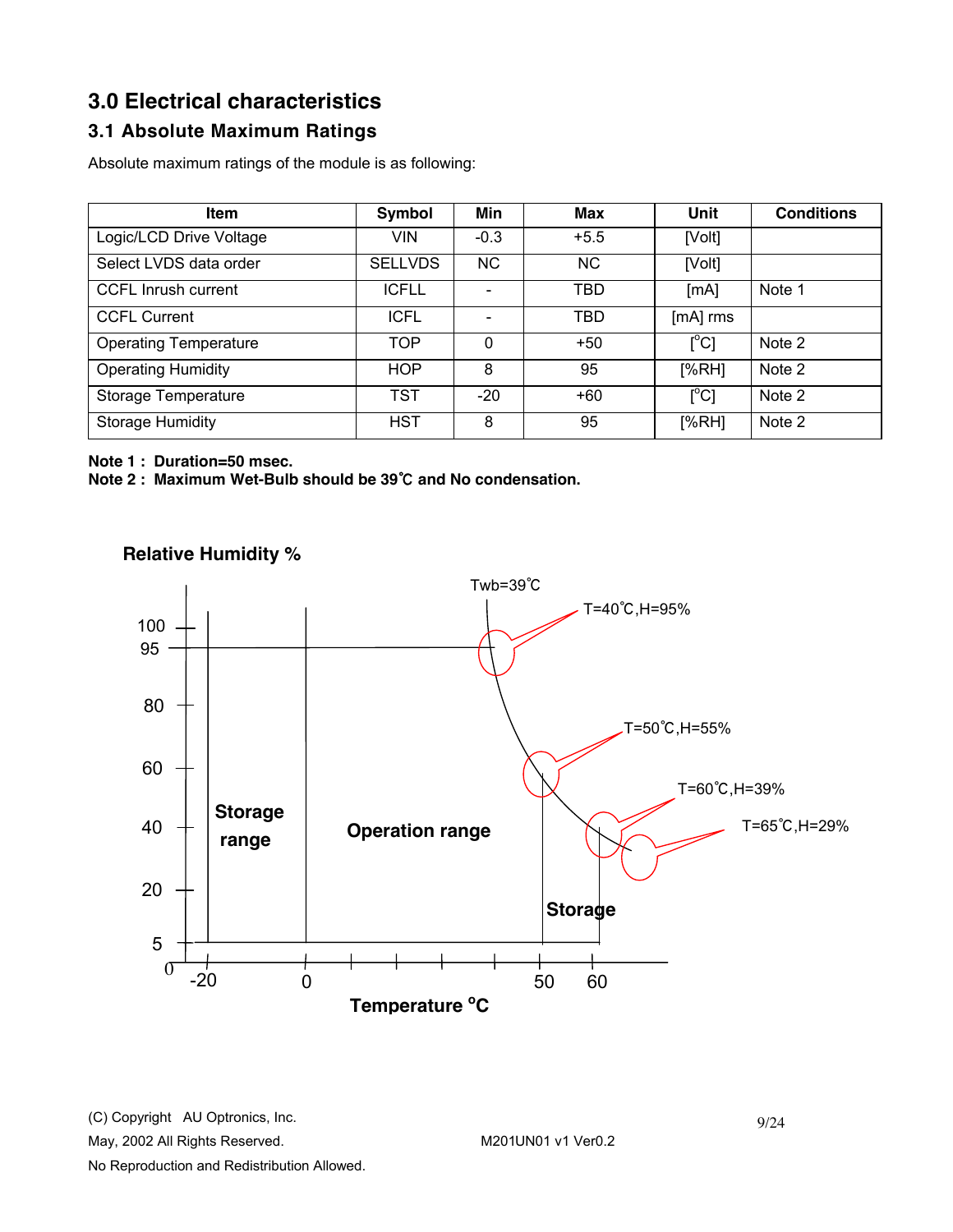### **3.2 Connectors**

Physical interface is described as for the connector on module.

These connectors are capable of accommodating the following signals and will be following components.

| <b>Connector Name / Designation</b> | Interface Connector / Interface card |
|-------------------------------------|--------------------------------------|
| <b>Manufacturer</b>                 | JAE or compatible                    |
| Type Part Number                    | FI-X30S-HF                           |
| <b>Mating Housing Part Number</b>   | <b>FI-X30S-H</b>                     |

| <b>Connector Name / Designation</b> | Lamp Connector / Backlight lamp |
|-------------------------------------|---------------------------------|
| <b>Manufacturer</b>                 | <b>JST</b>                      |
| <b>Type Part Number</b>             | <b>BHSR-02VS-1</b>              |
| <b>Mating Type Part Number</b>      | SM02B-BHSS-1-TB                 |

### **3.3 Signal Pin**

| Pin# | <b>Signal Name</b> | Pin#         | <b>Signal Name</b> |
|------|--------------------|--------------|--------------------|
| 1    | RxO0-              | $\mathbf{2}$ | RxO0+              |
| 3    | RxO1-              | 4            | <b>RxO1+</b>       |
| 5    | RxO <sub>2</sub> - | 6            | <b>RxO2+</b>       |
| 7    | GND                | 8            | RxOC-              |
| 9    | RxOC+              | 10           | RxO <sub>3</sub> - |
| 11   | RxO <sub>3+</sub>  | 12           | RxE0-              |
| 13   | RxE0+              | 14           | <b>GND</b>         |
| 15   | RxE <sub>1</sub> - | 16           | $RxE1+$            |
| 17   | GND                | 18           | RxE <sub>2</sub> - |
| 19   | RxE <sub>2+</sub>  | 20           | RxEC-              |
| 21   | RxEC+              | 22           | RxE3-              |
| 23   | RxE3+              | 24           | <b>GND</b>         |
| 25   | <b>NC</b>          | 26           | <b>NC</b>          |
| 27   | <b>NC</b>          | 28           | Power              |
| 29   | Power              | 30           | Power              |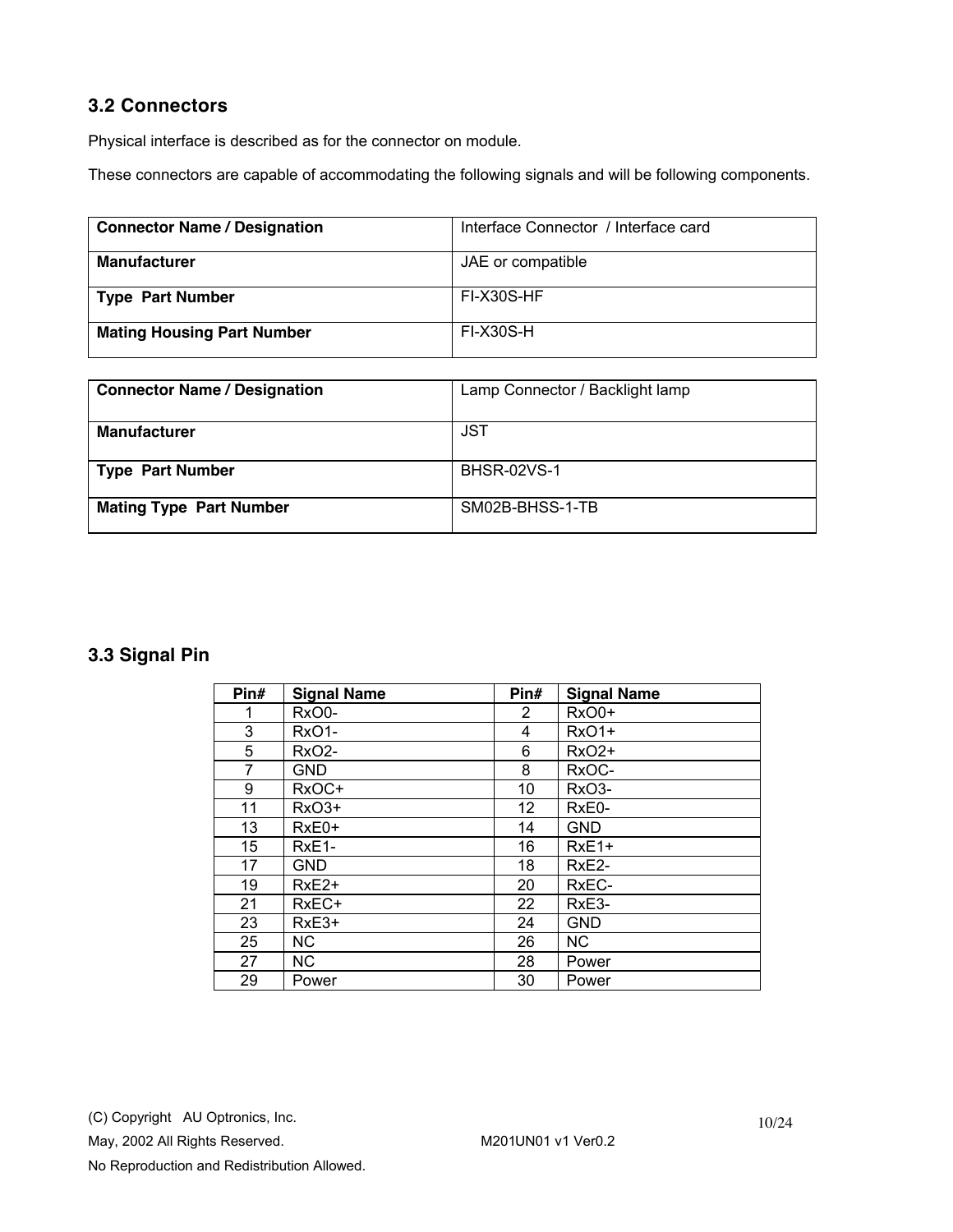### **3.4 Signal Description**

The module using a pair of LVDS receiver SN75LVDS82(Texas Instruments) or compatible. LVDS is a differential signal technology for LCD interface and high speed data transfer device. Transmitter shall be SN75LVDS83(negative edge sampling) or compatible**.** The first LVDS port(RxOxxx) transmits odd pixels while the second LVDS port(RxExxx) transmits even pixels.

| PIN#                    | <b>SIGNAL NAME</b>     | <b>DESCRIPTION</b>                                                       |
|-------------------------|------------------------|--------------------------------------------------------------------------|
| $\mathbf{1}$            | RxO0-                  | Negative LVDS differential data input (Odd data)                         |
| $\overline{2}$          | RxO0+                  | Positive LVDS differential data input (Odd data)                         |
| 3                       | RxO1-                  | Negative LVDS differential data input (Odd data)                         |
| $\overline{\mathbf{4}}$ | RxO1+                  | Positive LVDS differential data input (Odd data)                         |
| 5                       | RxO <sub>2</sub> -     | Negative LVDS differential data input (Odd data, H-Sync, V-Sync, DSPTMG) |
| $6\overline{6}$         | RxO <sub>2+</sub>      | Positive LVDS differential data input (Odd data, H-Sync, V-Sync, DSPTMG) |
| $\overline{7}$          | <b>GND</b>             | Power Ground                                                             |
| $\overline{8}$          | RxOC-                  | Negative LVDS differential clock input (Odd clock)                       |
| o                       | RxOC+                  | Positive LVDS differential clock input (Odd clock)                       |
| $\overline{10}$         | <b>RxO3-</b>           | Negative LVDS differential data input (Odd data)                         |
| 11                      | RxO <sub>3+</sub>      | Positive LVDS differential data input (Odd data)                         |
| $\overline{12}$         | RxE0-                  | Negative LVDS differential data input (Even clock)                       |
| $\overline{13}$         | RxE0+                  | Positive LVDS differential data input (Even data)                        |
| 14                      | <b>GND</b>             | Power Ground                                                             |
| $\overline{15}$         | RxE1-                  | Positive LVDS differential data input (Even data)                        |
| $\overline{16}$         | RxE1+                  | Negative LVDS differential data input (Even data)                        |
| $\overline{17}$         | <b>GND</b>             | Power Ground                                                             |
| 18                      | RxE <sub>2</sub> -     | Negative LVDS differential data input (Even data)                        |
| 19                      | RxE <sub>2+</sub>      | Positive LVDS differential data input (Even data)                        |
| $\overline{20}$         | RxEC-                  | Negative LVDS differential clock input (Even clock)                      |
| $\overline{21}$         | RxEC+                  | Positive LVDS differential clock input (Even clock)                      |
| $\overline{22}$         | RxE3-                  | Negative LVDS differential data input (Even data)                        |
| 23                      | RxE3+                  | Positive LVDS differential data input (Even data)                        |
| $\overline{24}$         | <b>GND</b>             | Power Ground                                                             |
| 25                      | $\overline{\text{NC}}$ |                                                                          |
| 26                      | $\overline{\text{NC}}$ |                                                                          |
| 27                      | $\overline{\text{NC}}$ |                                                                          |
| $\overline{28}$         | <b>POWER</b>           | Power                                                                    |
| 29                      | <b>POWER</b>           | Power                                                                    |
| 30                      | <b>POWER</b>           | Power                                                                    |

 **Note:** Input signals of odd and even clock shall be the same timing.

| LVDS DATA Name | Description                                                                            |
|----------------|----------------------------------------------------------------------------------------|
| <b>DSP</b>     | Display Timing: When the signal is high, the pixel data shall be valid to be displayed |
| $V-S$          | Vertical Sync: Both Positive and Negative polarity are acceptable                      |
| $H-S$          | Horizontal Sync: Both Positive and Negative polarity are acceptable                    |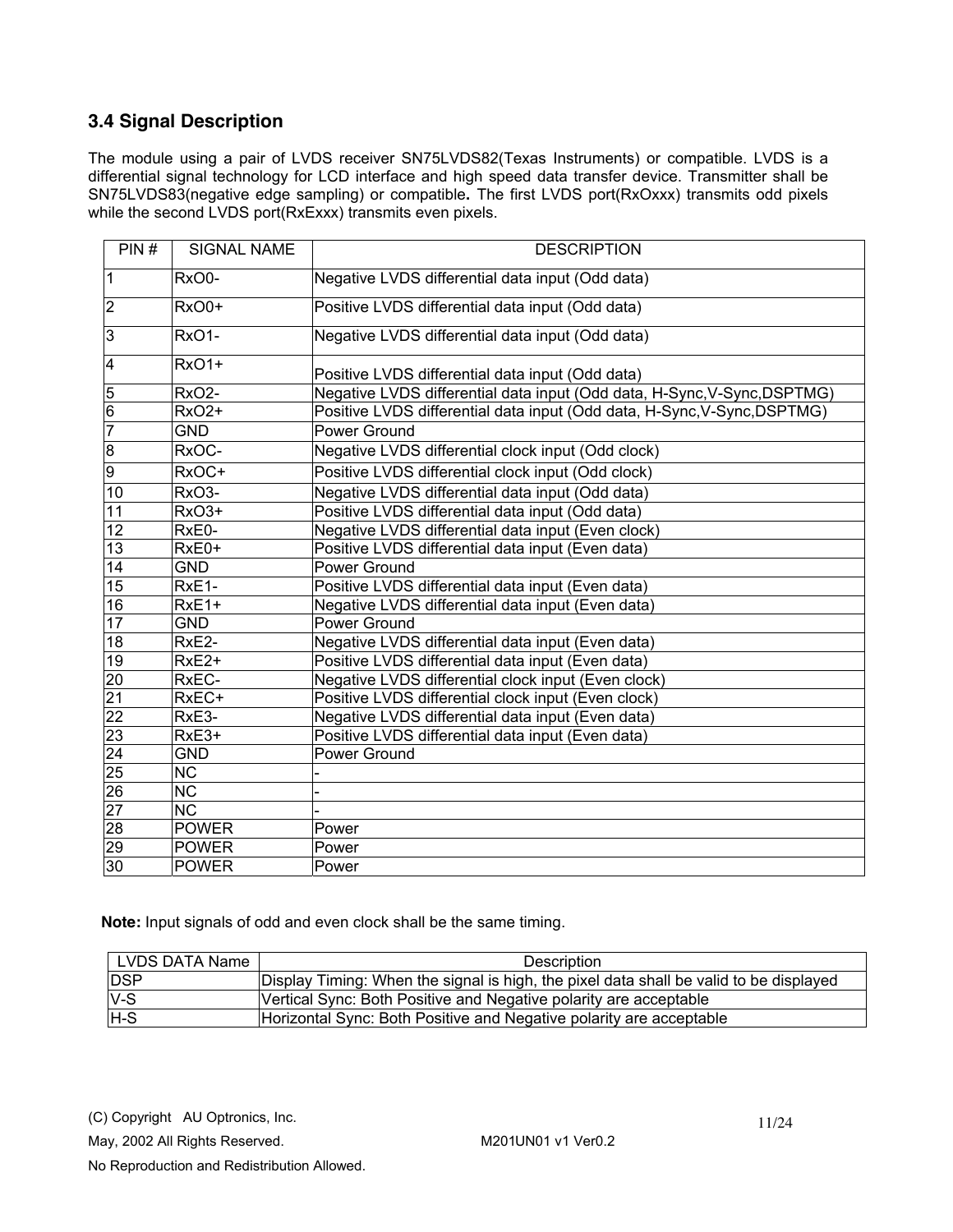| <b>TI LVDS X'mitter</b><br>SN75LVDS83 | <b>Module LVDS signal</b><br>(interface connector pin7) |
|---------------------------------------|---------------------------------------------------------|
| <b>Signal Name</b>                    | Low(open)                                               |
| D <sub>0</sub>                        | Red <sub>0</sub>                                        |
| D <sub>1</sub>                        | Red1                                                    |
| $\overline{D2}$                       | Red <sub>2</sub>                                        |
| D <sub>3</sub>                        | Red3                                                    |
| D <sub>4</sub>                        | Red4                                                    |
| $\overline{D5}$                       | Red7                                                    |
| D <sub>6</sub>                        | Red <sub>5</sub>                                        |
| $\overline{D7}$                       | Green0                                                  |
| D <sub>8</sub>                        | Green1                                                  |
| $\overline{D9}$                       | Green2                                                  |
| D <sub>10</sub>                       | Green <sub>6</sub>                                      |
| D <sub>11</sub>                       | Green7                                                  |
| $\overline{D12}$                      | Green3                                                  |
| D <sub>13</sub>                       | Green4                                                  |
| D14                                   | Green <sub>5</sub>                                      |
| $\overline{D15}$                      | Blue <sub>0</sub>                                       |
| D <sub>16</sub>                       | Blue <sub>6</sub>                                       |
| D <sub>17</sub>                       | Blue7                                                   |
| $\overline{D18}$                      | Blue1                                                   |
| $\overline{D19}$                      | Blue <sub>2</sub>                                       |
| D <sub>20</sub>                       | Blue3                                                   |
| $\overline{D21}$                      | Blue4                                                   |
| D22                                   | Blue <sub>5</sub>                                       |
| D <sub>23</sub>                       | <b>NA</b>                                               |
| D <sub>24</sub>                       | H Sync                                                  |
| D <sub>25</sub>                       | V Sync                                                  |
| D <sub>26</sub>                       | Display Timing                                          |
| D <sub>27</sub>                       | Red6                                                    |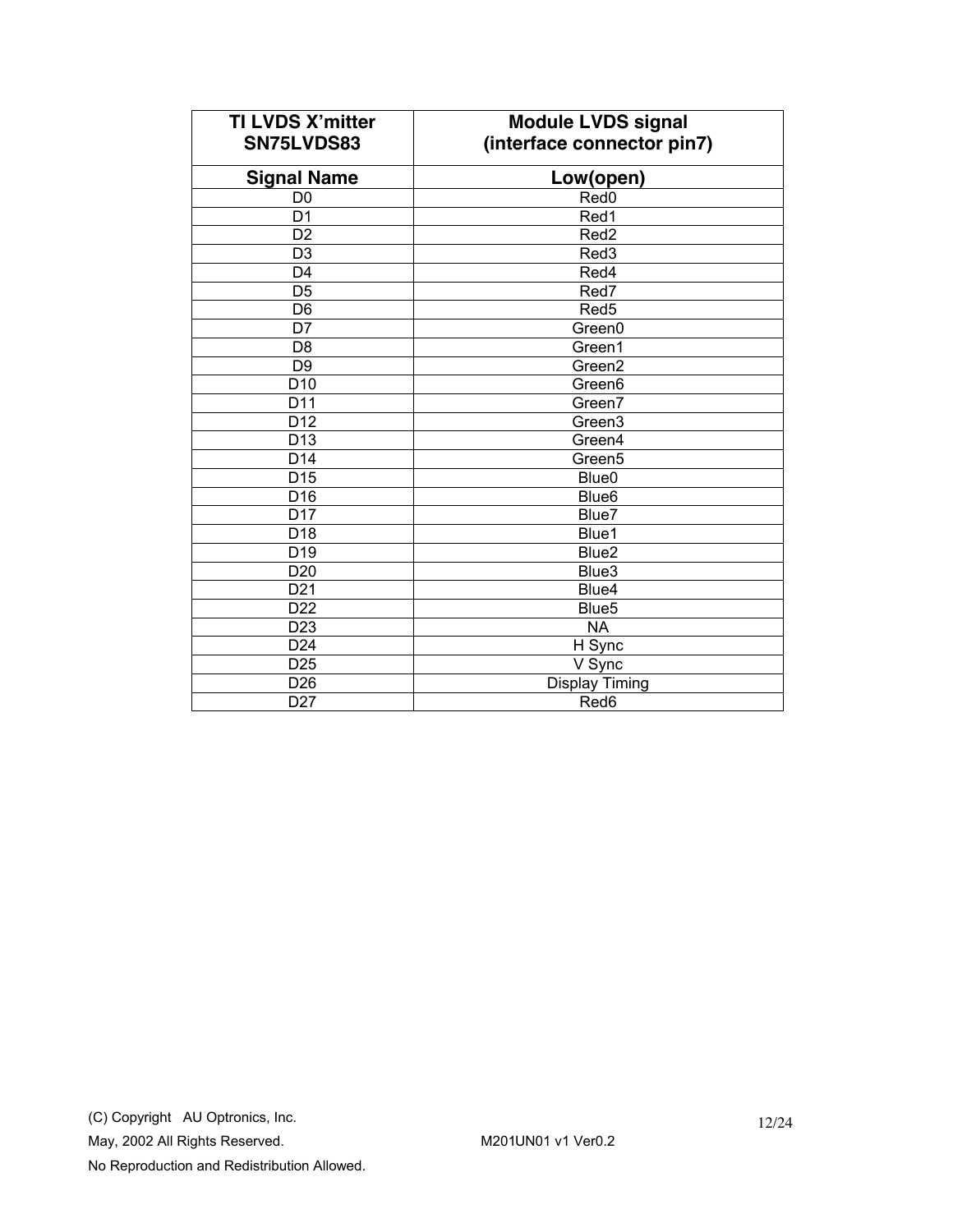

- **Note: R/G/B data 7:MSB, R/G/B data 0:LSB** 
	- O = "First Pixel Data"
	- E = "Second Pixel Data"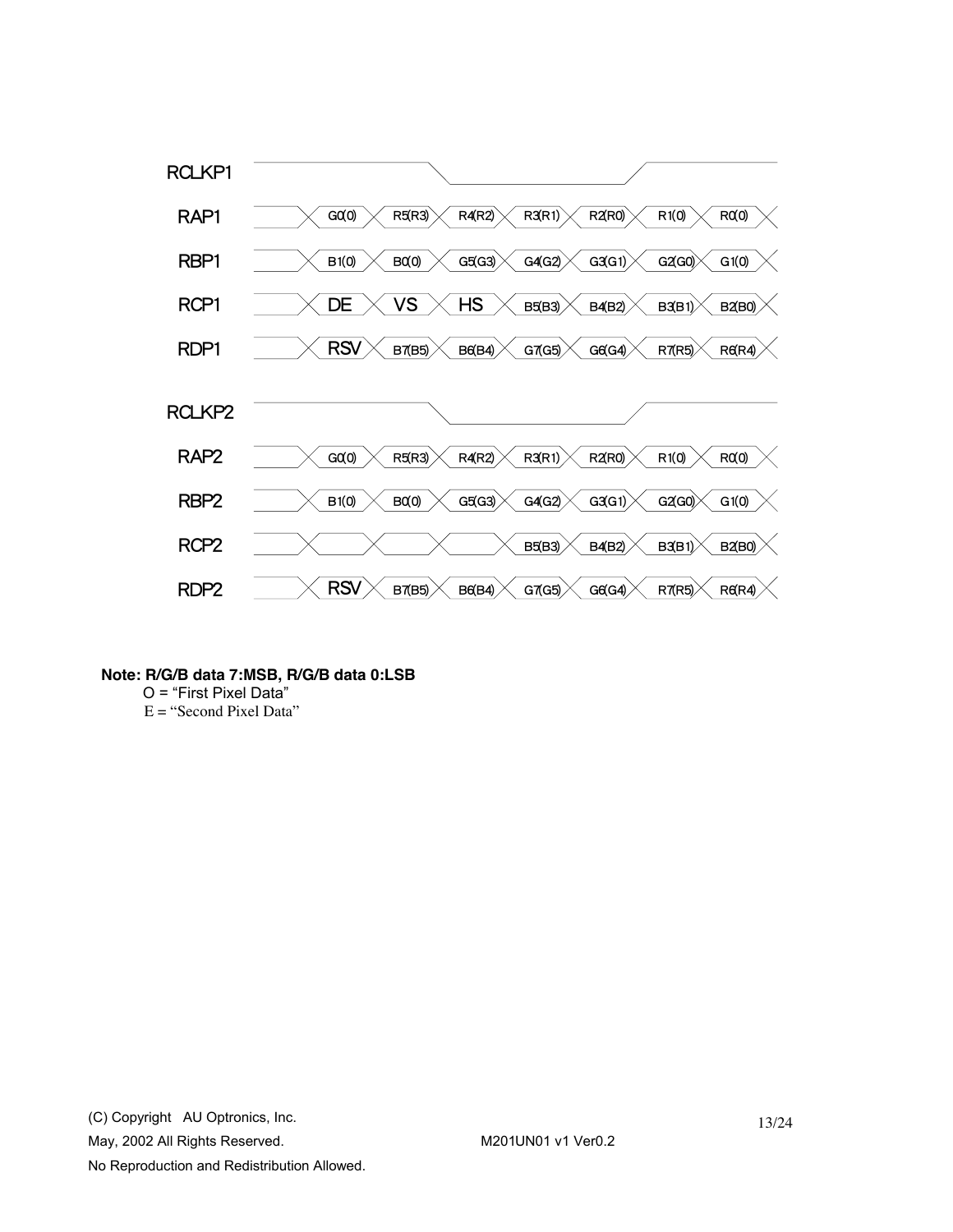### **3.5 Signal Electrical Characteristics**

Input signals shall be low or Hi-Z state when Vin is off It is recommended to refer the specifications of SN75LVDS82DGG (Texas Instruments) in detail.

Each signal characteristics are as follows;

| <b>Parameter</b> | <b>Condition</b>                             | Min    | <b>Max</b> | Unit |
|------------------|----------------------------------------------|--------|------------|------|
| Vth              | Differential InputHigh<br>Voltage(Vcm=+1.2V) |        | 100        | [mV] |
| Vtl              | Differential Input Low<br>Voltage(Vcm=+1.2V) | $-100$ |            | [mV] |

#### **3.6 Interface Timings**

Basically, interface timings described here is not actual input timing of LCD module but output timing of SN75LVDS82DGG (Texas Instruments) or equivalent.

### **3.6.1 Timing Characteristics**

| <b>Signal</b> | Item                  | Symbol     | <b>MIN</b> | <b>TYP</b> | <b>MAX</b> | Unit       |
|---------------|-----------------------|------------|------------|------------|------------|------------|
| <b>DTCLK</b>  | Freq.                 | Fdck       | TBD        | 81         | 82         | <b>MHz</b> |
| <b>DTCLK</b>  | Cycle                 | Tck        | 12.2       | 12.3       |            | ns         |
| +V-Sync       | <b>Frame Rate</b>     | 1/Tv       | <b>TBD</b> | 60         | <b>TBD</b> | Hz         |
| +V-Sync       | Cycle                 | Tv         |            | 16.667     |            | ms         |
| +V-Sync       | Cycle                 | Tv         | 1207       | 1250       |            | lines      |
| +V-Sync       | <b>Active level</b>   | Tva        | 2          | 3          |            | lines      |
| +V-Sync       | V-back porch          | Tvb        | 8          | 46         |            | lines      |
| +V-Sync       | V-front porch         | Tvf        |            |            |            | lines      |
| +DSPTMG       | V-Line                | m          |            | 1200       |            | lines      |
| $+H-Sync$     | Scan rate             | 1/Th       |            | 75         |            | <b>KHz</b> |
| +H-Sync       | Cycle                 | Th         | 830        | 1080       |            | Tck        |
| +H-Sync       | <b>Active level</b>   | Tha $(*1)$ | 10         | 96         |            | <b>Tck</b> |
| +H-Sync       | Back porch            | Thb $(*1)$ | 15         | 152        |            | Tck        |
| +H-Sync       | Front porch           | Thf        | 5          | 32         |            | <b>Tck</b> |
| +DSPTMG       | <b>Display Pixels</b> | n          |            | 800        |            | <b>Tck</b> |

**Note:** Typical value refer to VESA STANDARD, (\*1) Tha+Thb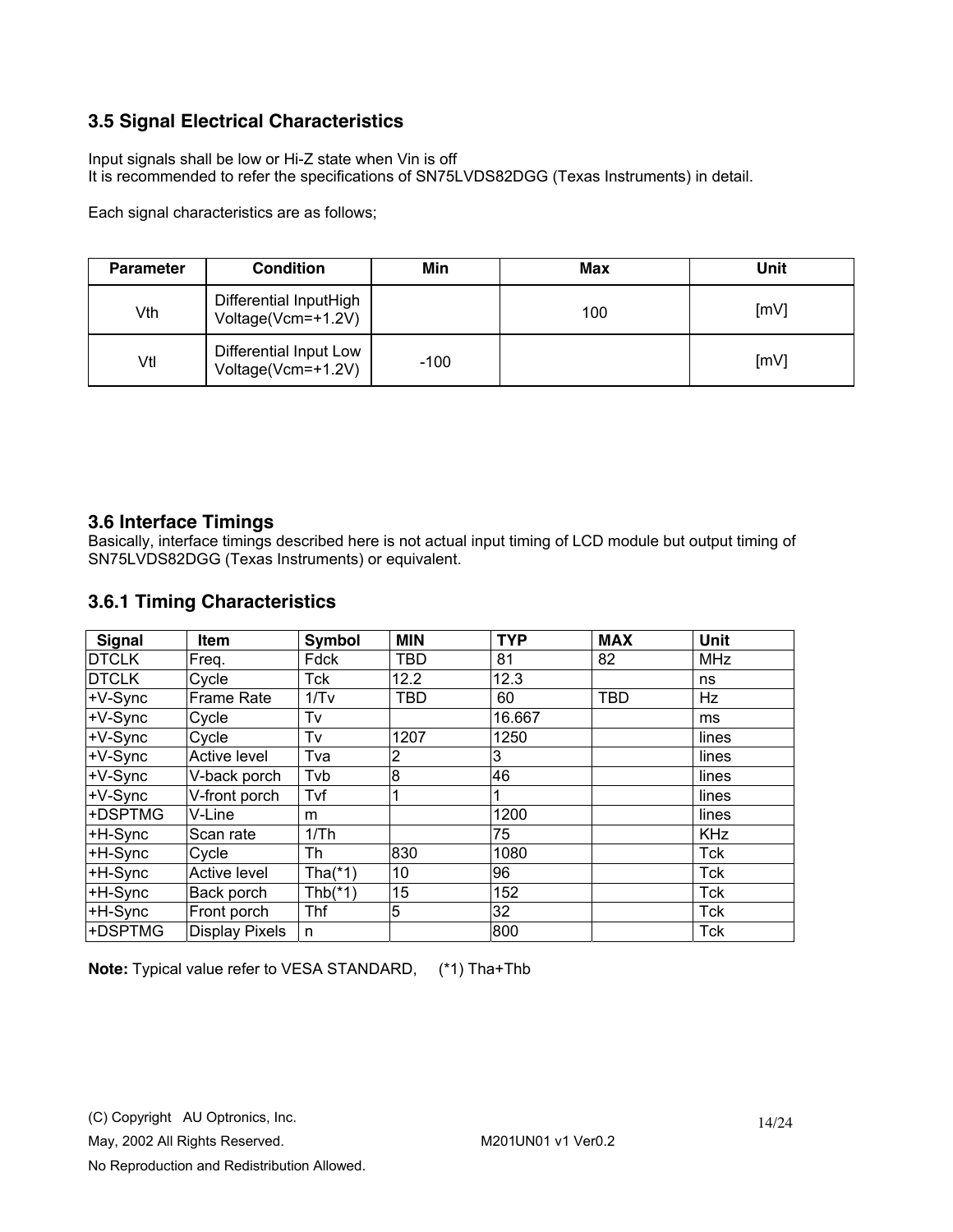### **3.6.2 Timing Definition**



Note :1600X1200 at 60 Hz (VESA STANDARD)

### **3.7 Power Consumption**

Input power specifications are as follows;

| Symbol       | <b>Parameter</b>                                      | Min | <b>Typ</b> | Max        | <b>Units</b> | <b>Condition</b>          |
|--------------|-------------------------------------------------------|-----|------------|------------|--------------|---------------------------|
| <b>VDD</b>   | Logic/LCD Drive<br>Voltage                            | 4.5 | 5          | 5.5        | [Volt]       |                           |
| <b>IDD</b>   | <b>VDD</b> current                                    |     | <b>TBD</b> | TBD        | [mA]         |                           |
| <b>IIDD</b>  | Inrush VDD current                                    |     |            | TBD        | [A]          | $t < 80$ us               |
| <b>PDD</b>   | <b>VDD Power</b>                                      |     |            | <b>TBD</b> | [Watt]       | Vin=5V, All Black Pattern |
| VDDrp        | Allowable<br>Logic/LCD Drive<br><b>Ripple Voltage</b> |     |            | 100        | [mV]<br>p-p  |                           |
| <b>VDDns</b> | Allowable<br>Logic/LCD Drive<br><b>Ripple Noise</b>   |     |            | 100        | [mV]<br>p-p  |                           |

(C) Copyright AU Optronics, Inc. May, 2002 All Rights Reserved. M201UN01 v1 Ver0.2 No Reproduction and Redistribution Allowed.

15/24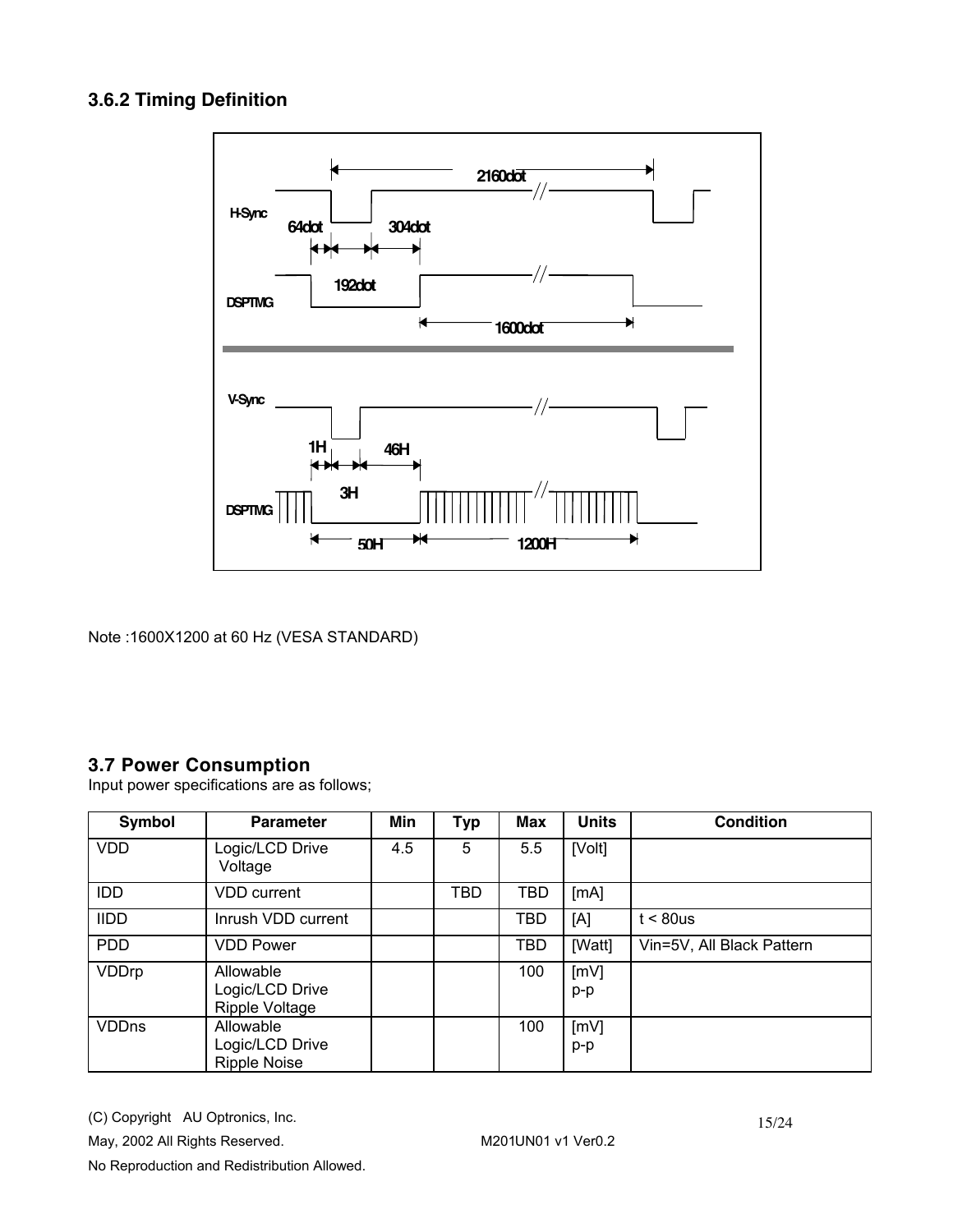### **3.8 Power ON/OFF Sequence**

Vin power and lamp on/off sequence is as follows. Interface signals are also shown in the chart. Signals from any system shall be Hi-Z state or low level when Vin is off.



### **4.0 Backlight Characteristics**

### **4.1 Signal for Lamp connector**

| Pin # | <b>Signal Name</b>   |
|-------|----------------------|
|       | Lamp High<br>Voltage |
| 2     | Ground               |
| 3     | Lamp High<br>Voltage |
| 4     | Ground               |
| 5     | Lamp High<br>Voltage |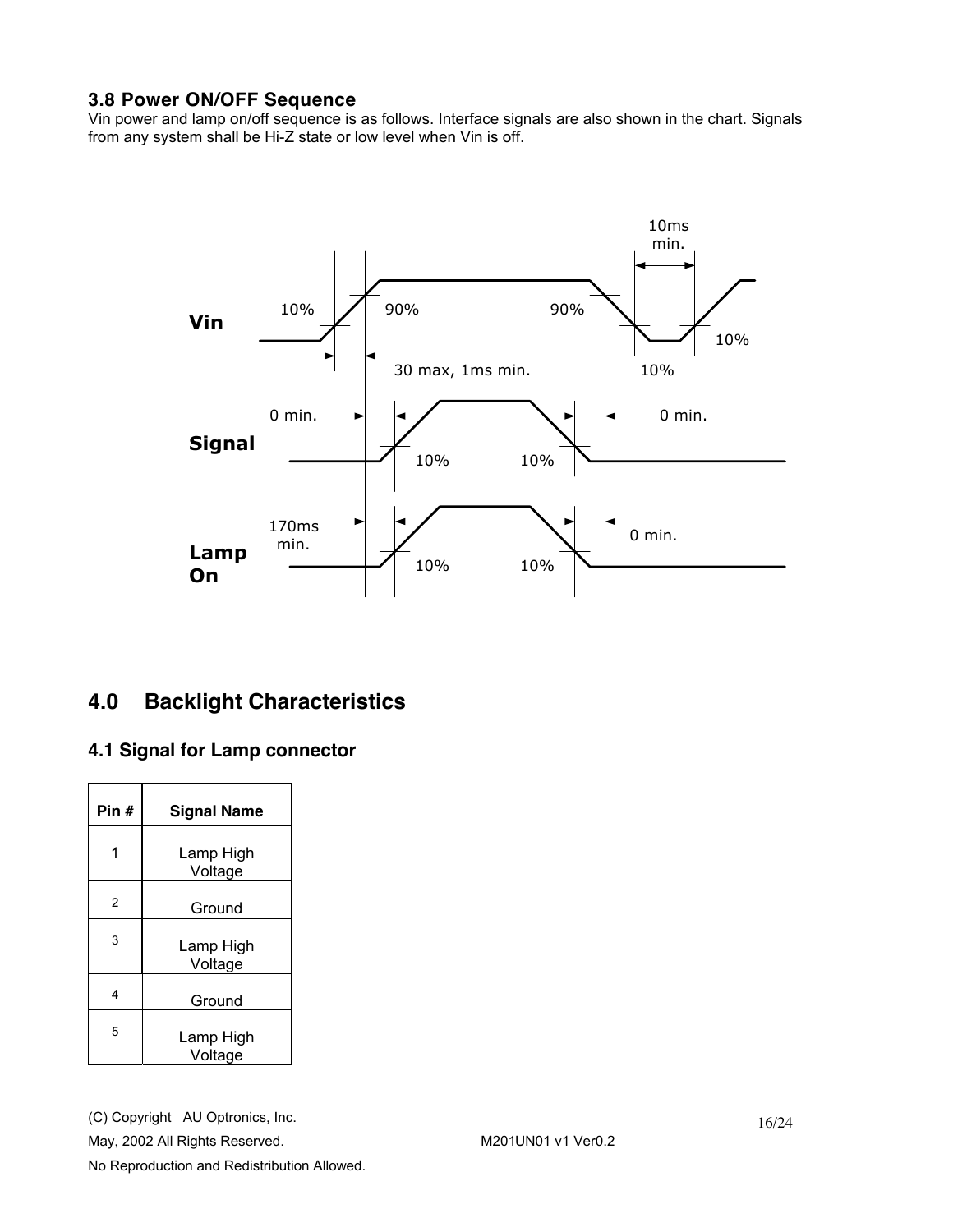| Ground |
|--------|
|        |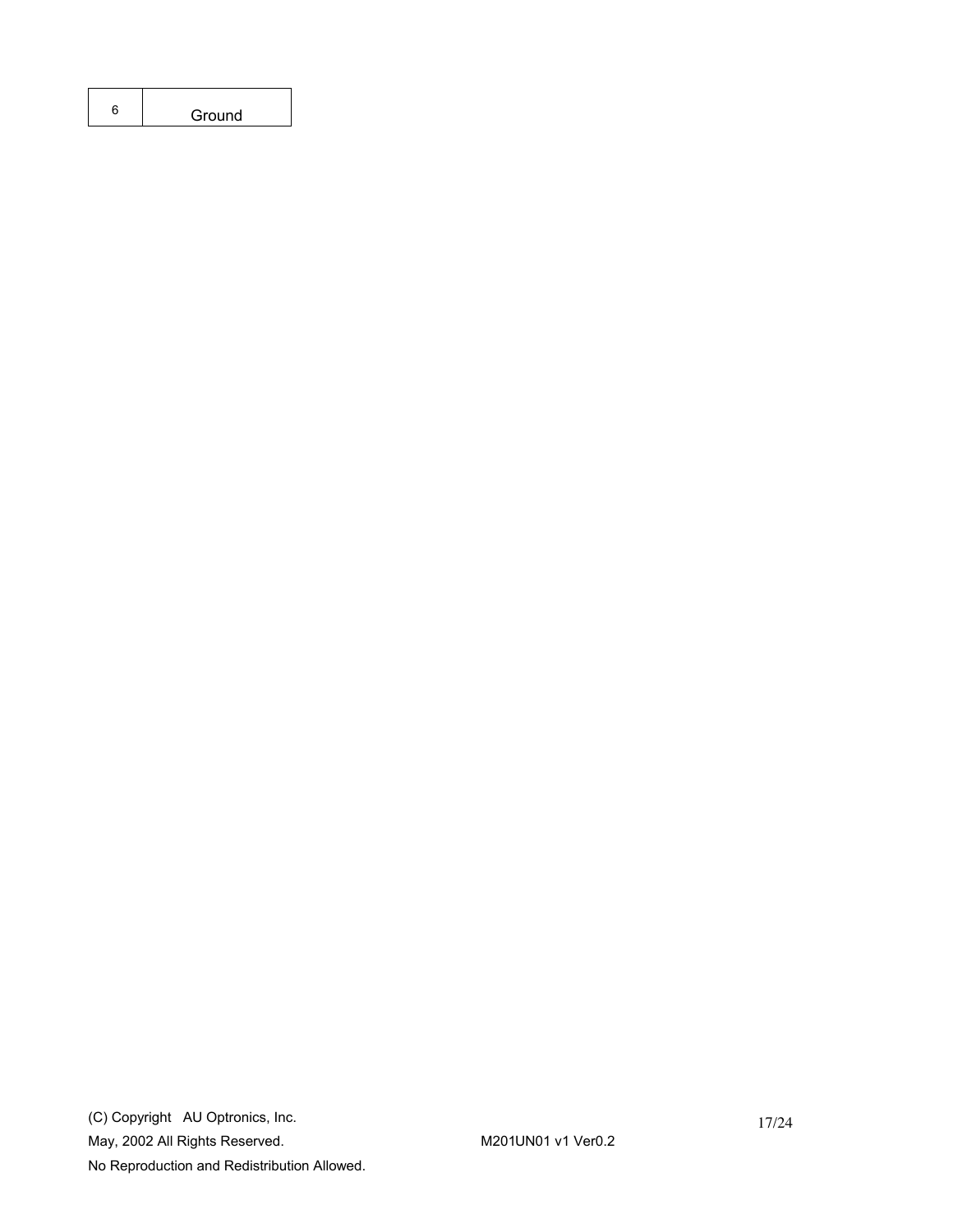### **4.2 Parameter guide line for CFL Inverter**

| Symbol                          | <b>Parameter</b>                             | Min  | <b>Typ</b> | Max | <b>Units</b>                        | <b>Condition</b>             |
|---------------------------------|----------------------------------------------|------|------------|-----|-------------------------------------|------------------------------|
| (L255)                          | White Luminance                              | 200  | 250        |     | $\lceil$ cd/m <sup>2</sup> $\lceil$ | $(Ta=25^{\circ}C)$           |
| <b>ISCFL</b>                    | CCFL standard current                        | 6.5  | 7.0        | 7.5 | [mA]<br>rms                         | $(Ta=25^{\circ}C)$           |
| <b>IRCFL</b>                    | CCFL operation range                         | 3.0  | 7.0        | 7.5 | [MA]<br>rms                         | $(Ta=25^{\circ}C)$           |
| fCFL                            | <b>CCFL Frequency</b>                        | 40   | 50         | 80  | [KHz]                               | $(Ta=25^{\circ}C)$<br>Note 1 |
| <b>ViCFL</b><br>$(0^{\circ}C)$  | <b>CCFL Ignition Voltage</b>                 | 1700 |            |     | [Volt]<br>rms                       | $(Ta=0^{\circ}C)$<br>Note 2  |
| <b>ViCFL</b><br>$(25^{\circ}C)$ | <b>CCFL Ignition Voltage</b>                 | 1200 |            |     | [Volt]<br>rms                       | $(Ta=25^{\circ}C)$<br>Note 2 |
| <b>VCFL</b>                     | <b>CCFL Discharge Voltage</b><br>(Reference) |      | 700        | TBD | [Volt]<br>rms                       | $(Ta=25^{\circ}C)$<br>Note 3 |
| <b>PCFL</b>                     | <b>CCFL Power consumption</b>                |      | 19.6       | TBD | [Watt]                              | $(Ta=25^{\circ}C)$<br>Note 3 |

Note 1: CCFL Frequency should be carefully determined to avoid interference between inverter and TFT LCD Note 2: CCFL inverter should be able to give out a power that has a generating capacity of over 1700 voltage. Lamp units need 1700 voltage minimum for ignition

Note 3: Calculator value for reference (ICFL×VCFL=PCFL)

### **5.0 Vibration, Shock, and Drop**

### **5.1 Vibration & Shock**

Frequency: 10 - 200Hz Sweep: 30 Minutes each Axis (X, Y, Z) Acceleration: 1.5G(10~200Hz P- P) Test method:

| <b>Acceleration (G)</b> | ל. ∣      |
|-------------------------|-----------|
| <b>Frequency (Hz)</b>   | 10~200~10 |
| Active time(min)        | 30        |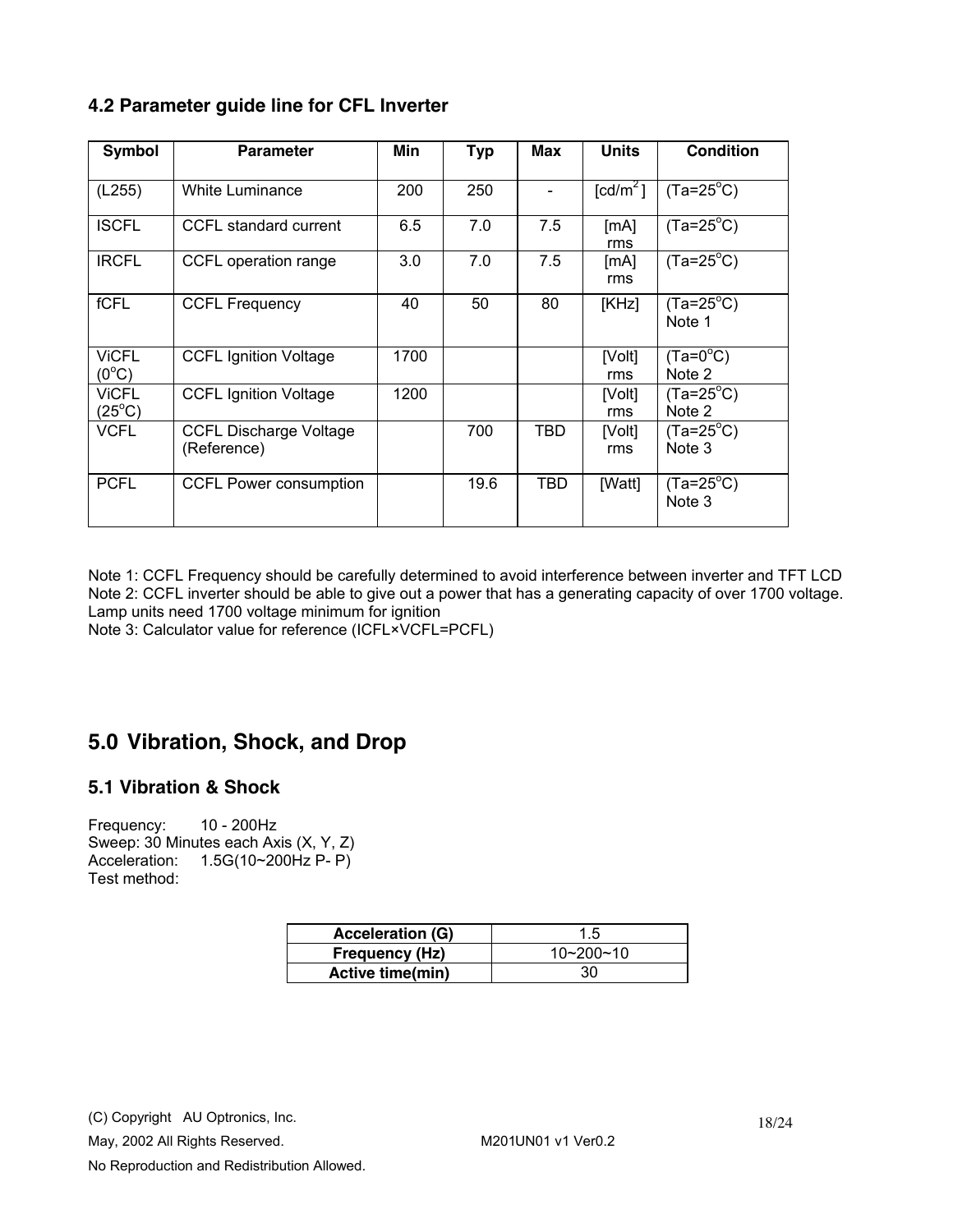### **5.2 Shock Test Spec:**

| Acceleration (G) -a   | 50       |
|-----------------------|----------|
| <b>Active time -b</b> | 20       |
| <b>Wave form</b>      | half-sin |
| <b>Times</b>          |          |

Direction:  $\pm X$ ,  $\pm Y$ ,  $\pm Z$ 

### **5.3 Drop test**

Package test: The drop height is 60 cm.

### **6.0 Environment**

The display module will meet the provision of this specification during operating condition or after storage or shipment condition specified below. Operation at 10% beyond the specified range will not cause physical damage to the unit.

### **6.1 Temperature and Humidity**

### **6.1.1 Operating Conditions**

The display module operates error free, when operated under the following conditions;

| Temperature              | 0 <sup>o</sup> C to 50 <sup>o</sup> C |
|--------------------------|---------------------------------------|
| <b>Relative Humidity</b> | 8% to 95%                             |
| Wet Bulb Temperature     | 39.0 $\mathrm{^0C}$                   |

### **6.1.2 Shipping Conditions**

The display module operates error free, after the following conditions; Temperature  $-20\,^{\circ}\text{C}$  to 60  $^{\circ}\text{C}$ Relative Humidity 8% to 95% Wet Bulb Temperature  $39.0^{\circ}$ C

### **6.2 Atmospheric Pressure**

The display assembly is capable of being operated without affecting its operations over the pressure range as following specified;

|                  | <b>Pressure</b> | <b>Note</b>           |
|------------------|-----------------|-----------------------|
| Maximum Pressure | 1040hPa         | $0m = sea level$      |
| Minimum Pressure | 674hPa          | $3048m = 10.000$ feet |

Note : Non-operation attitude limit of this display module = 30,000 feet. = 9145 m.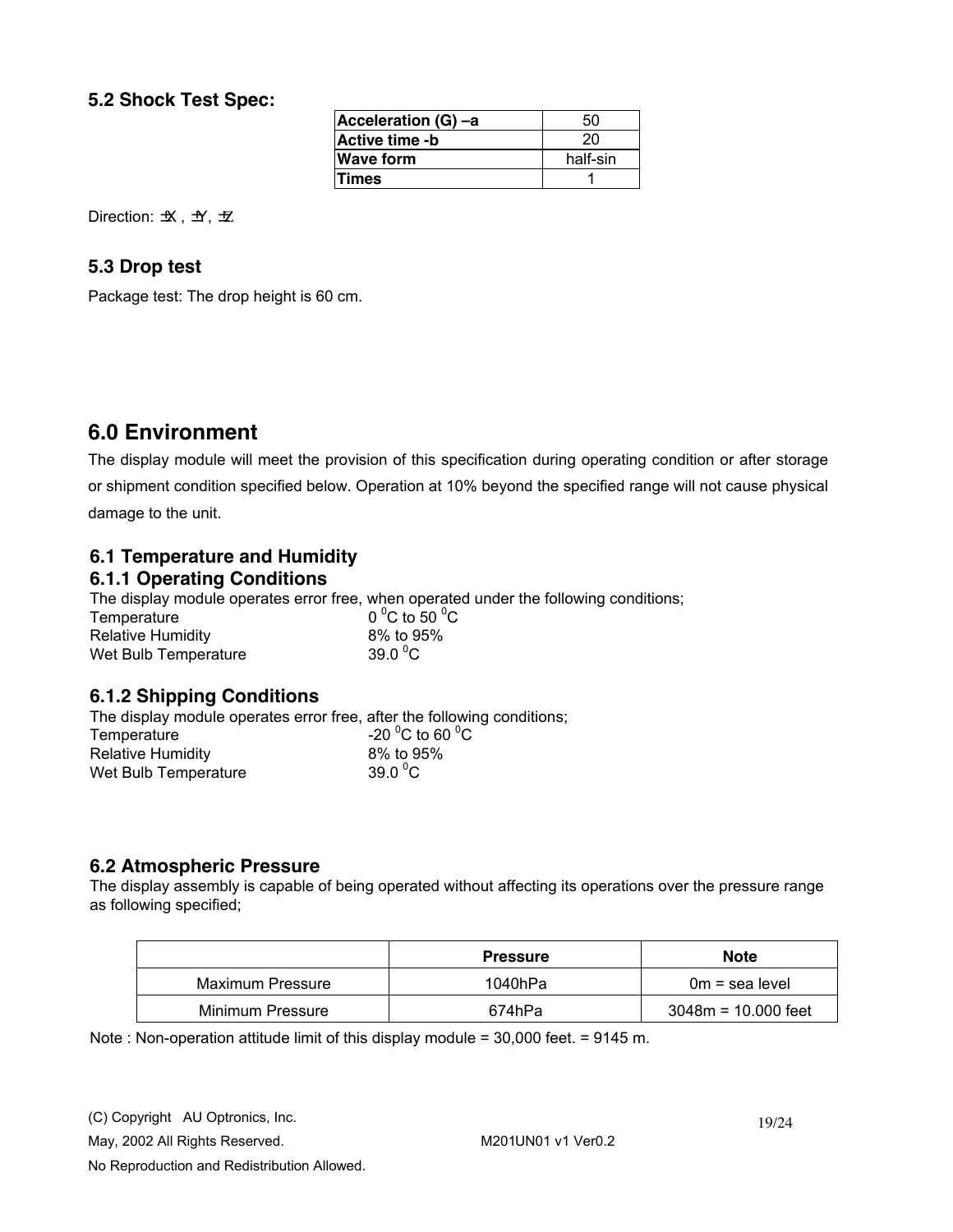#### **6.3 Thermal Shock**

The display module will not sustain damage after being subjected to 100 cycles of rapid temperature change. A cycle of rapid temperature change consists of varying the temperature from -20 $\rm ^{0}C$  to 60 $\rm ^{0}C$ , and back again.

| Thermal shock cycle | -20 $\mathrm{^0C}$ for 30min |
|---------------------|------------------------------|
|                     | 60 °C for 30min              |

Power is not applied during the test. After temperature cycling, the unit is placed in normal room ambient for at least 4 hours before powering on.

### **7.0 Reliability**

This display module and the packaging of that will comply following standards.

#### **7.1 Failure Criteria**

The display assembly will be considered as failing unit when it no longer meets any of the requirements stated in this specification. Only as for maximum white luminance, following criteria is applicable.

#### **Note : Maximum white Luminance shall be 125 cd/m<sup>2</sup> or more.**

#### **7.2 Failure Rate**

The average failure rate of the display module (from first power-on cycle till 1,000 hours later) will not exceed 1.0%. The average failure rate of the display module from 1,000 hours until 16,000 hours will not exceed 0.7% per 1000 hours.

#### **7.2.1 Usage**

The assumed usage for the above criteria is:

220 power-on hours per month 500 power on/off cycles per month Maximum brightness setting Operation to be within office environment ( $25^{\circ}$ C typical)

#### **7.2.2 Component De-rating**

All the components used in this device will be checked the load condition to meet the failure rate criteria.

### **7.3 CCFL Life**

The assumed CCFL Life will be longer than 30,000 hours, typical value is 40,000 hours under stable condition at  $25 \pm 5^{\circ}$ C;

Standard current at 7.0 ± 0.5mA.

Definition of life: brightness becomes 50% or less than the minimum luminance value of CCFL.

(C) Copyright AU Optronics, Inc. May, 2002 All Rights Reserved. May, 2002 All Rights Reserved.

20/24

No Reproduction and Redistribution Allowed.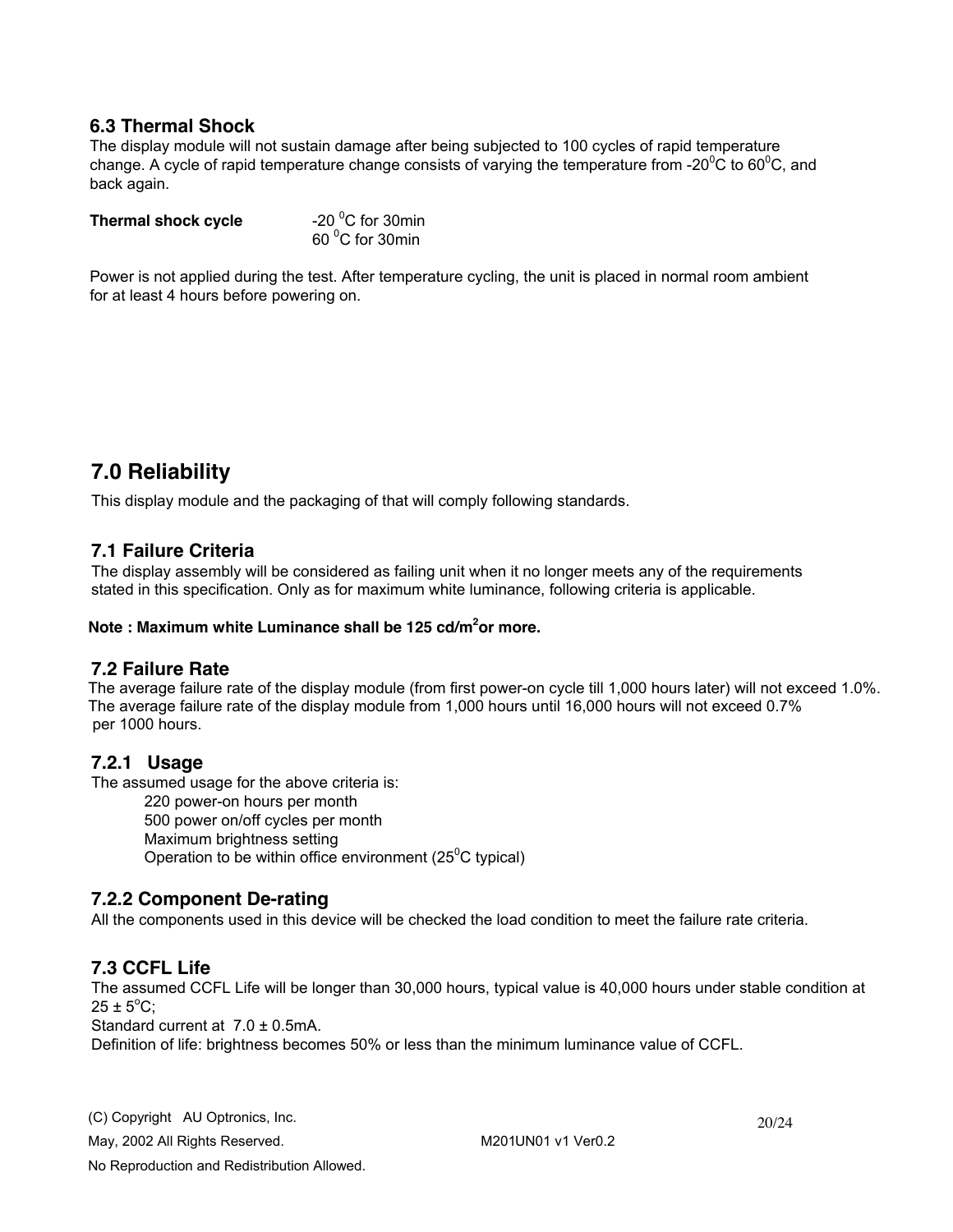### **7.4 ON/OFF Cycle**

The display module will be capable of being operated over the following ON/OFF Cycles.

| <b>ON/OFF</b>       | Value  | <b>Cycles</b>                  |  |
|---------------------|--------|--------------------------------|--|
| +Vin and CCFL power | 30,000 | 10 seconds on / 10 seconds off |  |

### **8.0 Safety**

### **8.1 Sharp Edge Requirements**

There will be no sharp edges or comers on the display assembly that could cause injury.

### **8.2 Materials**

### **8.2.1 Toxicity**

There will be no carcinogenic materials used anywhere in the display module. If toxic materials are used, they will be reviewed and approved by the responsible ADT Toxicologist.

### **8.2.2 Flammability**

All components including electrical components that do not meet the flammability grade UL94- V1 in the module will complete the flammability rating exception approval process. The printed circuit board will be made from material rated 94-V1 or better. The actual UL flammability rating will be printed on the printed circuit board.

### **8.3 Capacitors**

If any polarized capacitors are used in the display assembly, provisions will be made to keep them from being inserted backwards.

#### **8.4 Hazardous Voltages**

Any point exceeding 42.4 volts meets the requirement of the limited current circuit. The current through a 2KΩ resistance is less than 0.7 x f (kHz) mA.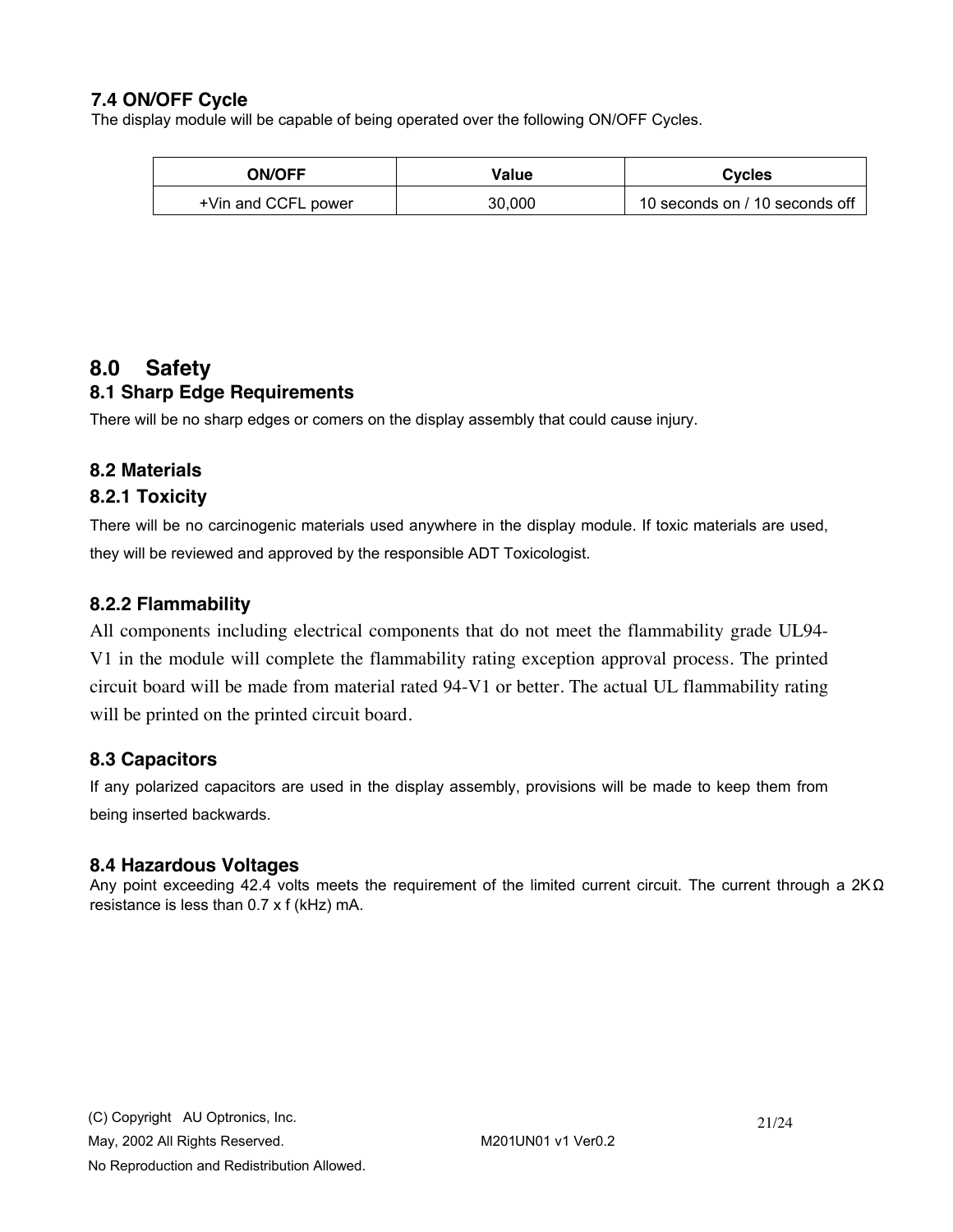# **9.0 Other requirements**

### **9.1 National Test Lab Requirement**

The display module will satisfy all requirements for compliance to

| U.S.A. Information Technology Equipment         |
|-------------------------------------------------|
| Canada, Information Technology Equipment        |
| International, Information Technology Equipment |
| International, Information Processing Equipment |
| (European Norm for IEC950)                      |
|                                                 |

**9.2 Label** 

**9.2.1 Product label** 

## **10.0 Mechanical Characteristics**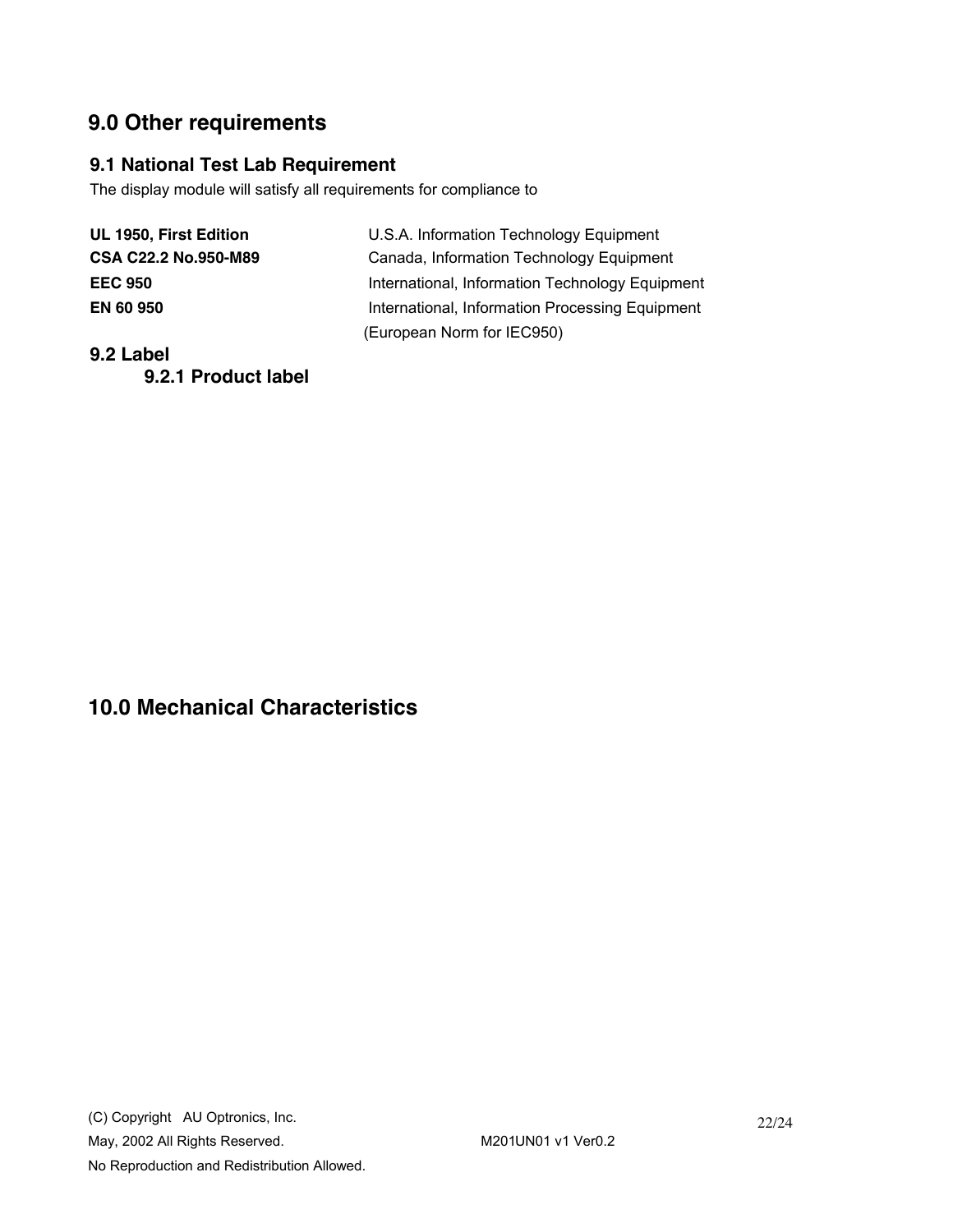**10.0 Mechanical Characteristics**